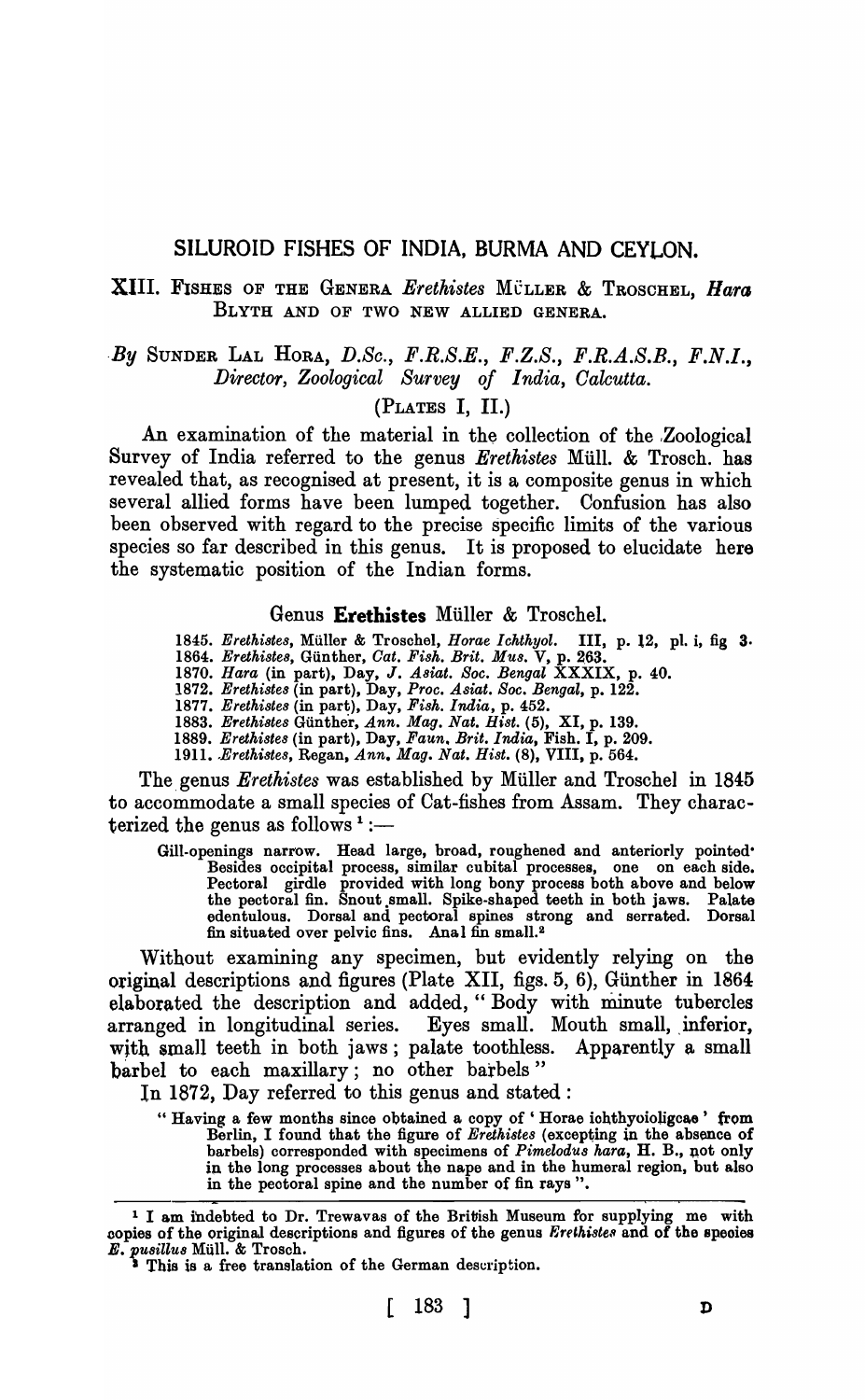*Hara buchanani (=Pimelodus hara)* of Day's conception had pairs of divergent denticles along the outer edge of the pectoral spine, a feature very characteristic of *Erethistes pussilus*. It will be shown below *(vide infra, p. 199)* that in Hamilton's *Pimelodus hara* all the denticles on the outer edge of the pectoral spine are directed backwards. Howon the outer edge of the pectoral spine are directed backwards. ever, Day caused great confusion regarding the specific limits of these two species, as is evident from the figures of Erethistes hara published by



TEXT-FIG. 1.-Day's four drawings (upper) of a specimen wrongly indentified as *Erethistes hara* (Ham.), with  $4\frac{1}{2}$  times enlarged drawing (lower) of the pectoral spine of specimen No. Cat. 585 to indicate that Day may have used this specimen for his drawings.

him in his *Fishes of India* (pI. cii, figs. 1 & 2). His larger figure based on a specimen from Suddya in 'Assam shows *Pimelodus hara* whereas his smaller figure of a " half grown" specimen shows *Erethistes pussilus.*  The original of the latter figure is probably Cat. No. 585 from Tenasserim collected by Major Berdmore. It is a ripe female and not a half grown specimen.

In 1883, Günther gave a fresh description of the genus *Erethistes* and stated that "These characters are taken from specimens of *Erethistes* hara" Dr. Trewavas has very kindly informed me that there are two Dr. Trewavas has very kindly informed me that there are two specimens (81.4.29. 1-2) from N. Bengal in the British Museum stated to have been" presented by A. Gunther" These were first labelled as *Hara buchanani* and then *Erethistes hara*. One of the specimens  $(81.4.29.1)$  is  $46+4$  mm. in length with the caudal incomplete and the second is 45 mm. in standard length. In both of them, the outer margin of the pectoral spine is provided with' divergent denticles characteristic of *Erethistes pussilus.* Dr. Trewavas very kindly sent me figures of the dorsal and pectoral spines of these specimens which are reproduced here for future reference.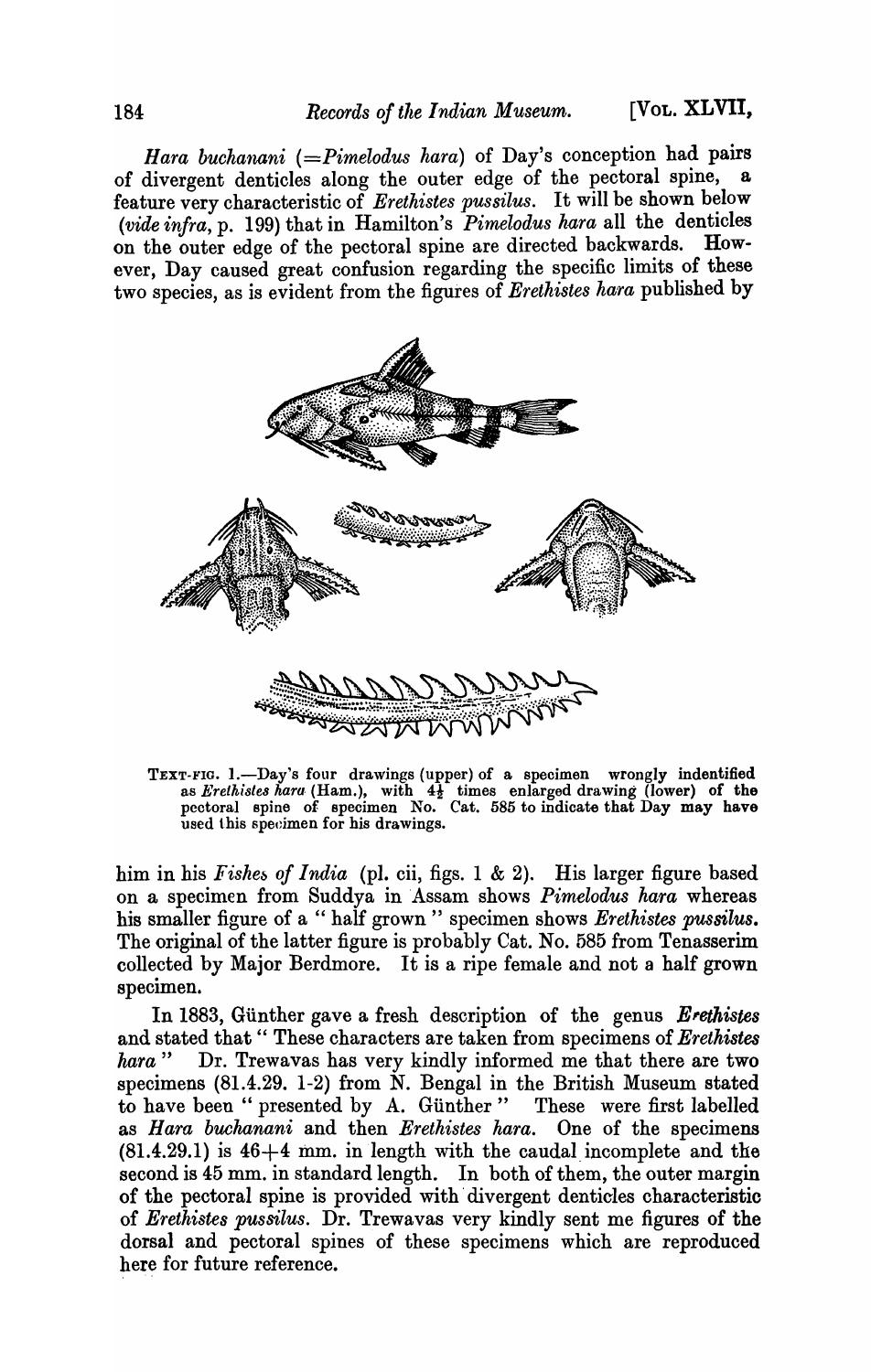In 1911, Regan gave the osteological characteristics of the genus. Dr. Trewavas informs me that there is no prepared skeleton of *Erethistes* but the specimen *No.* 81.4.29.1 has been dissected and is evidently the one used by Regan. It will thus be seen that both Giinther and Regan were referring to the true *Erethistes* in their characterisation of the genus though both had confused *Erethistes* and *Hara* as one and the same genus.



TEXT-FIG. 2.-Pectoral and dorsal spines of specimens of *Erethistes PU83ilus*  Mull. & Trosch. in the collection of the British Museum, London. a. End portion of pectoral spine of specimen No. 81.4.29.2; *b*. Left pectoral spine of specimen No. 81.4.29.1 ; c. Dorsal spine of specimen No. 81.4.29.1.

In view of the above discussion, I propose to restrict the generic name *Eretkistes* to the forms in which the denticles on the outer edge of the pectoral spine are divergent. The genus may, therefore, be redefined as follows :-

The genus *Erethistes* comprises small, ugly-looking, spider-like fishes in which the superficial bones of the head are granulated and form a strong armature. The dorsal and lateral surfaces of the body are also granulated, while the ventral surface is covered with short spines directed backwards. The occipital, cubital and scapular processes are well developed; in continuation of the scapular processes there are two bony nodules on each side; the humeral processes are elongate and protect the abdomen on each side. The ventral surface of the head and body is fiat and horizontal. There are two dorsal fins ; the anterior with a strong spine and the posterior adipose, rather short and placed above the anal. The pelvic fins are six-rayed and are inserted below the dorsal. The pectoral fins are more or less horizontal ; the pectoral spines are strongly indented along both margins, *the indentations along the outer edge being arranged in the form of divergent spines.* The mouth is small and is situated on the ventral surface a short distance behind the tip of the conical snout. There are minute teeth in both jaws while the palate is edentulous. The teeth in the upper jaw are arranged in 3 or 4 series, those of the inner series are elongated and lie flat on the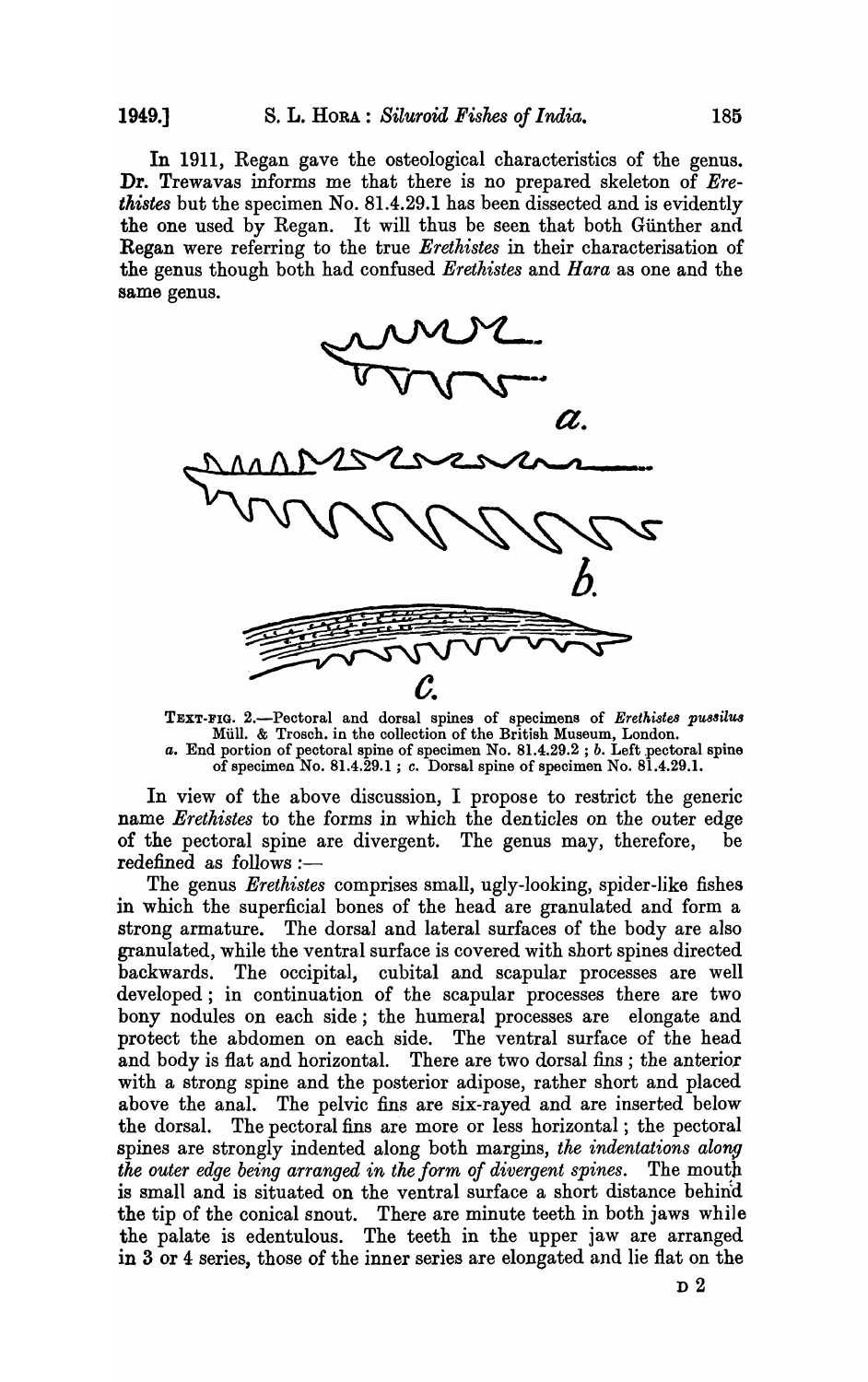jaw with their bases ensheathed in muscular pads. The teeth in the lower jaw are minute and scattered. There are eight barbels; the nasal barbels are small and are attached to the flap covering the posterior nostrils; the maxillary barbels are of moderate size and are provided with short, basal flaps; the bases of the two pairs of mandibular barbels are placed in a more or less horizontal line. All the barbels are annulated with black rings. The two nostrils on each side are close together. The eyes are small and devoid of free orbital margins. The gill-membranes are confluent with the isthmus opposite the roots of the humeral processes. The air-bladder (Plate I,  $\overline{fig}$ , 4) is divided into two globular, lateral lobes which are connected by a median, transverse tube ; the two lobes come in contact with the skin externally and are protected by the cubital and scapular processes.

*Distribution.-Erethistes* is a monotypic genus so far. It was originally described from Assam but the material in the collection of the Zoological Survey of India and of the British Museum shows that it occurs in Burma, N. Bengal and Bihar also. Day described a similar form from Orissa but the specimens from Orissa examined by me are not referrable to *Erethistes* as restricted here. The extension of the range of the genus to Orissa, though probable, needs confirmation.

### Erethistes pU8silus Miiller & Troschel.

### (Plate I, figs. 1-6.)

1845. Erethistes pussilus, Müller & Troschel, *Horae Ichthyol.* III, p. 12, pl. i, fig. 3 (Assam: one speoimen not quite 2 inohes long).

- *1864. Erethi8tes pusillus,* Gunther, Fish. *Oat. Brit. Mus.* V, p. 264.
- *1869. Hara buchanani.,* Dayl *(nee* Blyth), *Proc. Zooz. Soc. London,* p. 369 (Orissa).
- *1870. Hara buckanani,* Day2 *(nee* Blyth), J *.A8iat. Soc. Bengal* XXXIX, p. 40.
- 1877. Erethistes hara, Day<sup>s</sup> in part *(nec* Hamilton), Fish. India, p. 452, pl. cii figs. 1 and 2.
- *1889. Erethiste8 hara,* Day in part *(nee* Hamilton), *Faun. Brit. Ind.* Fisb. I, p.209.

*Erethistes pussilus* comprises small fishes rarely exceeding two inches in length; the ventral surface of the head and body is flattened but the dorsal profile rises sharply to the base of the dorsal fin and thereafter slopes down to the base of the caudal. The head is sharply pointed anteriorly; its length is contained from 3·6 to 4-3 times in the standard length. The head is almost as wide as long. The depth of the body is almost equal to or slightly greater than the length of the head. It may be mentioned that Müller and Troschel also found " Head as broad as long, its length being equal to the height of the body, and one-third

<sup>3</sup> As explained above, the two figures published by Day clearly show that he had confused the two types characterised by the nature of the pectoral spine. He also noted that divergent denticles are present " in many, especially small specimens ".

<sup>&</sup>lt;sup>1</sup> Day described pectoral spine as "serrated internally, and with finer serrations externally but arranged in a very peculiar manner, each alternate tooth being directed anteriorly or posteriorly". There is a small specimen, 29 mm. in standard length, in the Asiatic Society of Bengal's collection (A. S. B. Cat. 583) from Orissa presented by Day in whioh' the serrations on the outer edge of the peotoral spine are direoted in one direotion only. In fresh speoimens from Orissa, the peotoral spine is not of the type 10 characteristic of *Erethi8tes.* This referenoe has, therefore, been inoluded in the synonymy to invite attention to Day's description. It is likely, however, that the specimen in the Calcutta Museum with which he compared his Orissa specimens had the spine of the *Erethistes* type.

<sup>&</sup>lt;sup>2</sup> In characterising *Hara buchanani*, Day stated that the external serrations of the peotoral spine are " alternately direoted forwards and baokwards".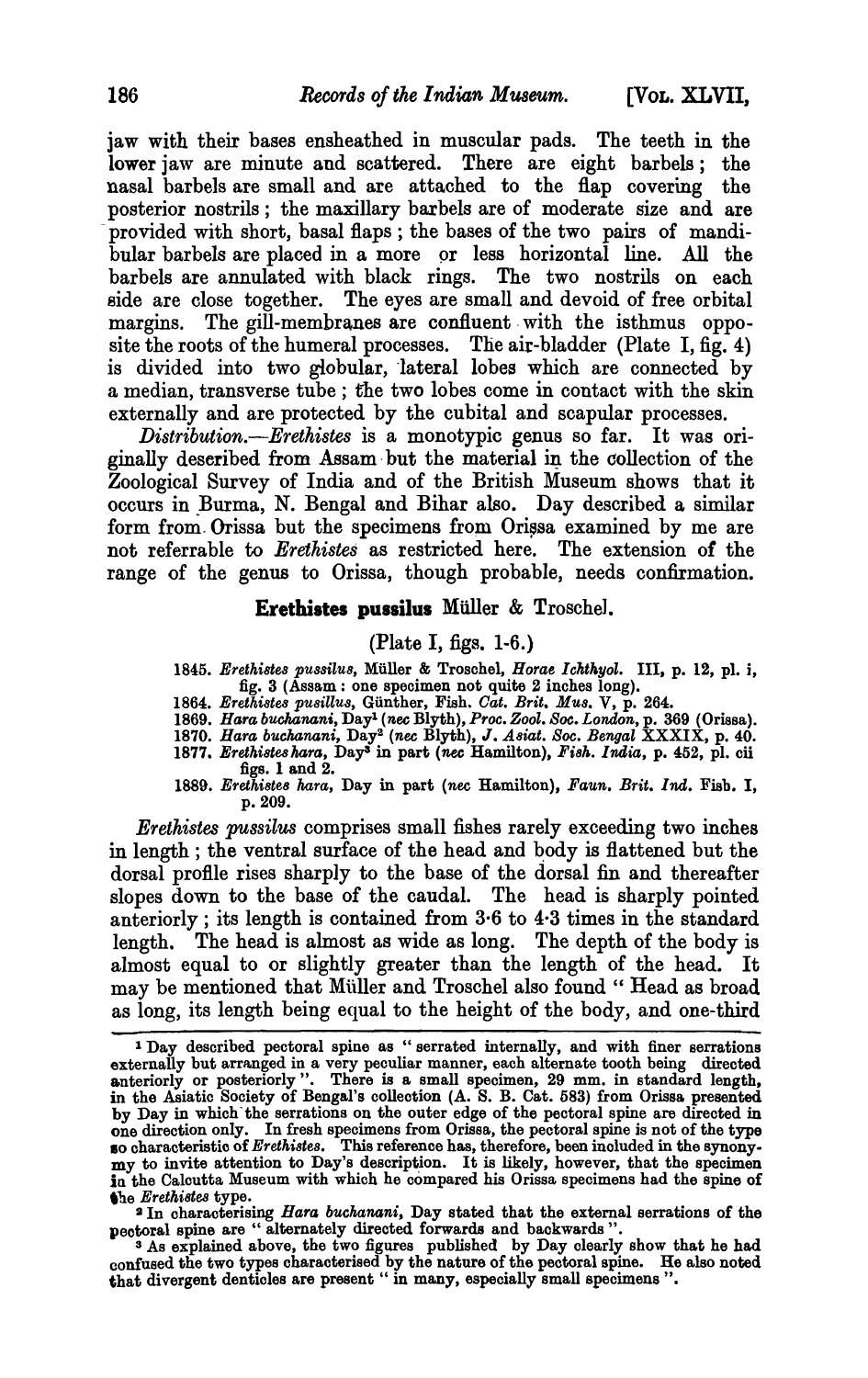of the total" in the type-specimen (vide Günther, *loc. cit.*, p. 264). The snout is almost as long as the postorbital part of the head. The interorbital distance is one-third the width of the head. The maxillary barbels are generally shorter than the head. The gape of the mouth is about one-fourth of the width of the head. Both the dorsal and the pectoral fins are longer than the head; their spines are well developed and strong. The base of the adipose dorsal is considerably shorter than the length of the snout. The caudal peduncle is 3 times as long as its least height.



TEXT-FIG. 3.-Dentition of *Erethistes pussilus* Müll. and Trosch.  $\times$  40. The drawing was made from specimen No. F. 862 from the Jharahi River, Siripur, Saran District, Bihar.

The commencement of the dorsal fin is distinctly nearer the tip of the snout than the base of the caudal fin. The distance between the vent and the base of caudal is two-thirds of the distance between the vent and the tip of the snout. The alimentary canal is short with one loop only.

The other characters are as given in the generic description. Owing to the inaccessibility of the original description of *Erethistes pussilus,*  particularly for Indian students, I give below a free English translation<sup>1</sup> of it for convenience of reference in future:

The head is triangular and is as broad as long; its length is contained more than three times in the total length. The height of the body is equal to the length of the head. The eyes are small and are situated in the middle of the length of the head; they are three diameters apart and four diameters from the end of the snout. The head is very coarsely roughened and uneven and the ridge on it ends in a point over the snout. There is a shallow groove from behind the tip of the snout and between the eyes ; posterior to this are two median fontanels one behind the other, the last being situated at the base of the occipital process. The occipital process is narrow with parallel margins and is three times as long as broad; it extends to the basal bone of the dorsal spine which is semiciroular and roughened. The cubital processes run parallel to the occipital process and are longer than it. The crested scapular processes are also roughened. The mouth is narrow and pointed and is provided with narrow bands of velvet-like teeth in the upper and lower jaws. The gill-openings are narrow and are

<sup>&</sup>lt;sup>1</sup> I am obliged to Dr. A. K. Mitra of the Anthropological Survey of India for the English translation of the German descriptions of the genus and of the species *Erethistes* pussilus Müll. & Trosch.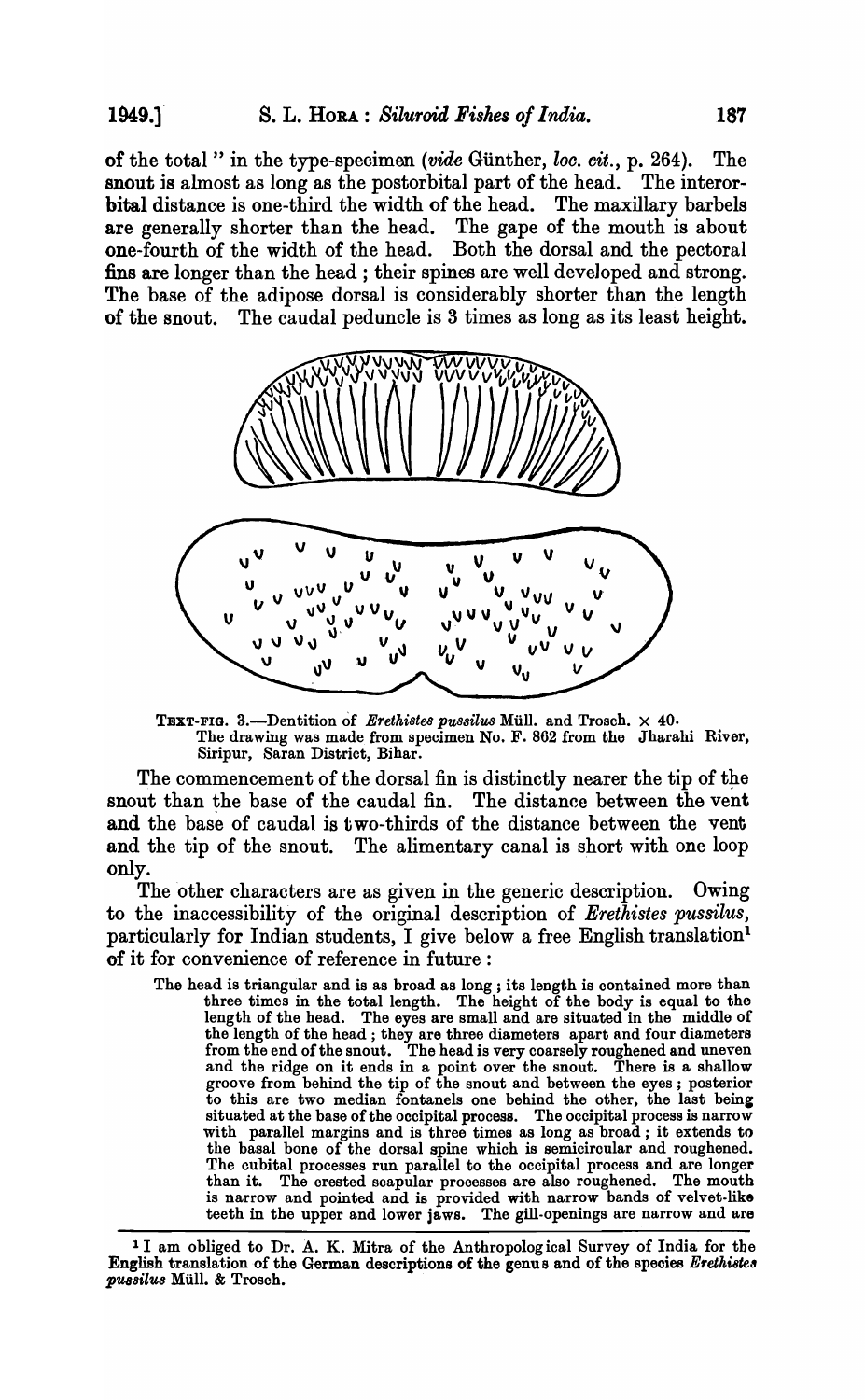separated from each other by a distance which is greater than the distance between the mouth and the gill-openings. There are six branchiostegal rays. Filiform maxillary barbels appear to have been present, but others cannot be recognised. Below the tip of the snout, the lower jaw forms two sharp, posteriorly directed, hook-shaped processes. The pectoral girdle is roughened, and the pointed pectoral process has in the middle of its lower margin a strong indentation. Behind this process, there are two bony, roughened tubercles in the skin whioh are formed by the ends of the transverse processes of the compound vertebra. The humeral processes are longer than the pectoral ones; they are narrow and extend as far as two-thirds of the pectoral fins. Posterior to these processes, the broad body becomes narrow. The dorsal fin is situated above the pectoral fin and is provided with a spine characteristic of Cat fishes ; the dorsal spine is roughened anteriorly and laterally but is denticulated posteriorly. There are six rays in the dorsal fin besides the spine. The adipose dorsal is low and as long as the anal fin above which it is situated. The caudal fin is truncate. The anal fin has 11 rays. The pectoral fins are provided with strong spines; the denticulations along their anterior margin consists of teeth alternately directed forwards and baokwards, only the last on the tip is directed backwards; the denticulations along the inner border are still more pronounced and directed forwards. The peotoral fin extends to the pelvic fin which is provided with 6 rays. The body is covered with four to five rows of tubercles which appear to be similar to those found in Bloch's *Platystacus verrucosus*, which is now not to be found in Bloch's collection. It has a large air-bladder.

 $B. (6; D. 1/6; A. 11; v. 6.$ 

Colour.-Brown.

*Size.-l* inch 10 lines.

*Locality.-Assam.* In the Zoo1. Museum of Berlin. Presented by Walker.

*Erethistes pussilus* is represented in the collection of the Zoological Survey of India from the following localities:-

| Reg. No.            | Locality.                                               | Donor.           | Remarks.                                                                                                                                     |  |  |
|---------------------|---------------------------------------------------------|------------------|----------------------------------------------------------------------------------------------------------------------------------------------|--|--|
| Cat. 585            | Tenasserim.                                             | Major Berdm re.  | Mixed up with 5 other<br>specimens of Hara<br>filamentosa Blyth.<br>Probably the origi-<br>nal of Day's figure<br>in the Fishes of<br>India. |  |  |
| Cat. 584            | $\mathbf{r}$                                            | Y                | Of the 3 specimens<br>under this number,<br>two belong to $E$ .<br>pussilus.                                                                 |  |  |
| $F 6982-6989$<br>1  | Bijli Hill, Kamrup<br>Dist., Assam.                     | L. W. Middleton. |                                                                                                                                              |  |  |
| F 86/2              | Jharahi River, Siri-<br>pur, Saran Dist.,<br>Bihar.     | M. M. Mackenzie. |                                                                                                                                              |  |  |
| $\mathbf{F}$ \$16/2 | Lakhmidi River near<br>Sitamari Rly.<br>Station, Bihar. | P. N. Mitter.    |                                                                                                                                              |  |  |

*Distribution.*-Burma, Assam, Bihar and ? Orissa,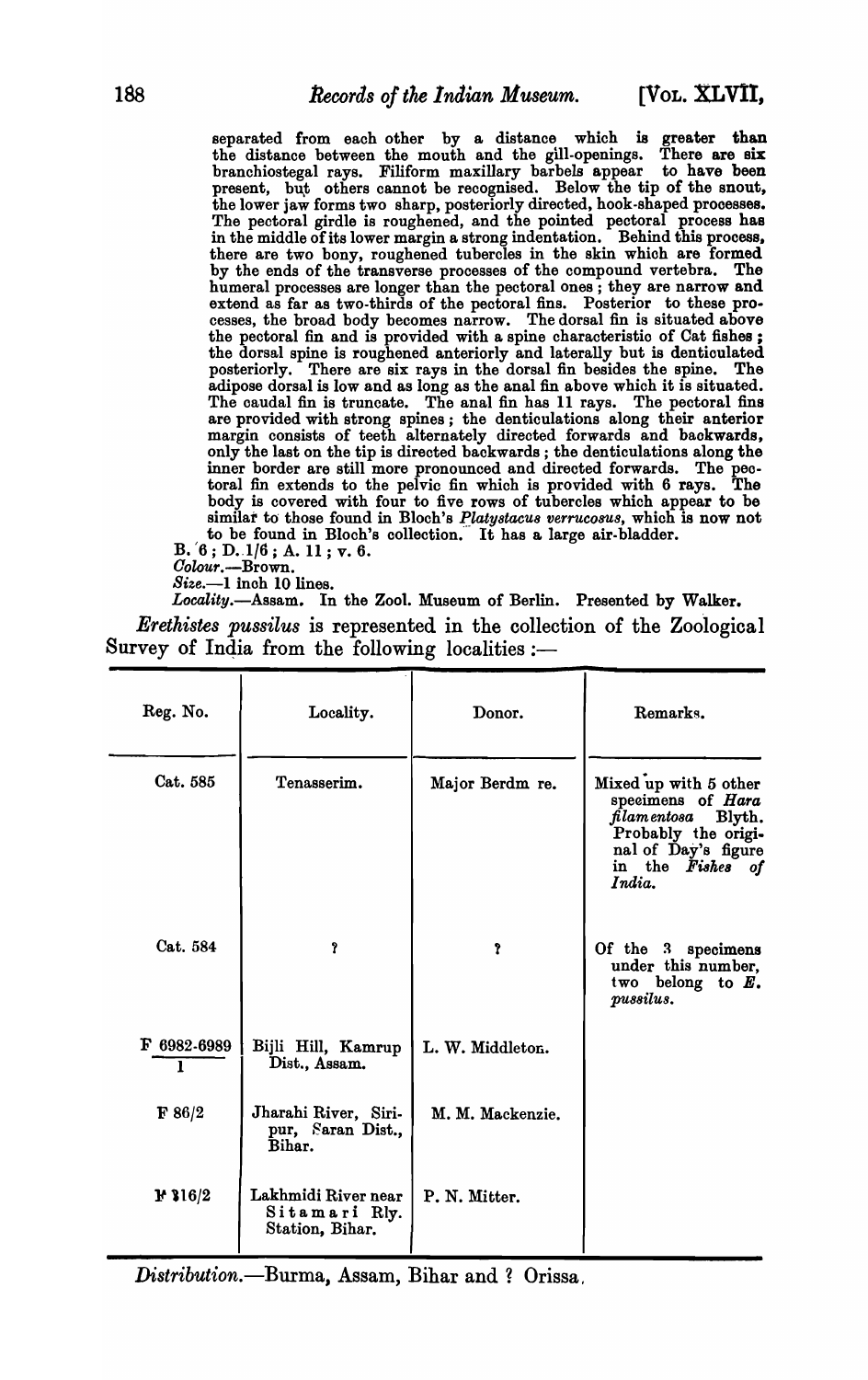# 1949.] s. L. HORA : *Siluroid Fishes ofn India.* 189

|                                                                                       | Tena-<br>sserim. | Assam.  |             |         |              | Bihar.       | Locality? |          |  |
|---------------------------------------------------------------------------------------|------------------|---------|-------------|---------|--------------|--------------|-----------|----------|--|
| Standard length                                                                       | 39.8             | 26.0    | 42.4        | 36.2    | $37-0$       | 37·1         | $40-0$    | 40.9     |  |
| Length of head<br>$\ddot{\phantom{0}}$                                                | $11-0$           | 6·0     | $11-1$      | $9-1$   | 9.3          | 8.9          | $10-6$    | $10-8$   |  |
| Width of head<br>$\ddot{\phantom{0}}$                                                 | $10-0$           | 6.0     | $10-9$      | $9-1$   | 9.0          | $8 - 7$      | $10-6$    | $10-0$   |  |
| Height of head<br>$\ddot{\phantom{0}}$                                                | $9 - 4$          | 5.2     | $9 - 0$     | 8.2     | 8.3          | 8.3          | 9.0       | $9 - 0$  |  |
| Depth of body<br>$\ddot{\phantom{0}}$                                                 | 11.8             | $6 - 4$ | $10-1$      | 9.8     | $9-6$        | $9-1$        | $10-0$    | $10-8$   |  |
| Length of snout                                                                       | 5.5              | 3.0     | 5.0         | 4.7     | 4.6          | 4.5          | 5.0       | 5·3      |  |
| Interorbital width                                                                    | 4.0              | 2.0     | 4.0         | 3.0     | 3.0          | 2.9          | 3.8       | 4.0      |  |
| Length<br>of<br>maxiliary<br>barbels.                                                 | $D.*$            | 6·2     | $11-1$      | 8.8     | 8.4          | 7.6          | 7.5       | 9.0      |  |
| Gape of mouth<br>$\ddot{\phantom{a}}$                                                 | $D.*$            | 1.6     | $2 - 6$     | $2 - 3$ | 2.5          | $2\cdot 1$   | 2.4       | 2.5      |  |
| Length of dorsal fin                                                                  | $D.*$            | 8.0     | $11-1$      | 9.7     | $10-2$       | 9.0          | $D.*$     | $11-8$   |  |
| Length of dorsal spine                                                                | 12.2             | 5.5     | $9 - 0$     | $8-1$   | 8·1          | $6-7$        | 12.0      | $10-0$   |  |
| Length of pelvic fin                                                                  | $D.*$            | 5.0     | 7.0         | 6·1     | 6·3          | 6.5          | 6.3       | $6 - 0$  |  |
| Length of base of adipose<br>dorsal.                                                  | $D.*$            | 2.7     | 3.6         | 4.5     | 4.0          | $3 - 6$      | 4.0       | 3.0      |  |
| Length of pectoral fin                                                                | $D.*$            | 8.5     | $1 \cdot 0$ | 11·1    | 13.5         | $11-5$       | $D.*$     | $10-0$   |  |
| Length of pectoral spine.                                                             | $13-3$           | 7.3     | $11-6$      | 12.5    | $1! \cdot 5$ | $10-4$       | 14.4      | $12-0$   |  |
| Leng h of caudal peduncle                                                             | $6-6$            | 4.8     | 7.8         | 6.8     | 7.1          | 7.0          | 7.2       | 7.2      |  |
| Least height of caudal<br>peduncle.                                                   | 2.2              | 1.7     | 2.6         | 2.3     | 2.5          | 2.3          | 2.5       | $2-6$    |  |
| $\mathbf{Distance}$<br>between com-<br>of<br>mencement<br>dorsal<br>and tip of snout. | 18.6             | $10-5$  | 18.         | $15-7$  | 16.0         | 15.0         | $17 - 0$  | 18.2     |  |
| $\mathbf{Distance}$<br>between com-<br>mencement of dorsal<br>and base of caudal.     | $21-2$           | 15.5    | 24.2        | $20-5$  | $2i-0$       | $22 \cdot 1$ | $23 - 0$  | $22 - 7$ |  |
| Distance between<br>vent<br>and tip of snout.                                         | $27 - 2$         | 14.9    | 26.6        | 22.5    | $23 - 3$     | $22 \cdot 1$ | 24.2      | $24-1$   |  |
| $\mathbf{Distance}$<br>between<br>vent<br>and base of caudal.                         | 12.6             | 11·1    | 15.8        | 13.7    | 13.7         | 14.9         | 15.8      | 16·      |  |

*Measurements in millimetres.* 

 $*D.$  = Damaged.

*Ecology.-No* observations have yet been recorded on the bionomics of *Erethistes pussilus* and an attempt made to study them in the living condition at Siripur (Jharahi River), Saran District, Bihar, has not been fruitful. It is known, however, that *E. pussilus* and *Hara kara* live together in the same habitat. Day<sup>1</sup> referred to their habitat in Orissa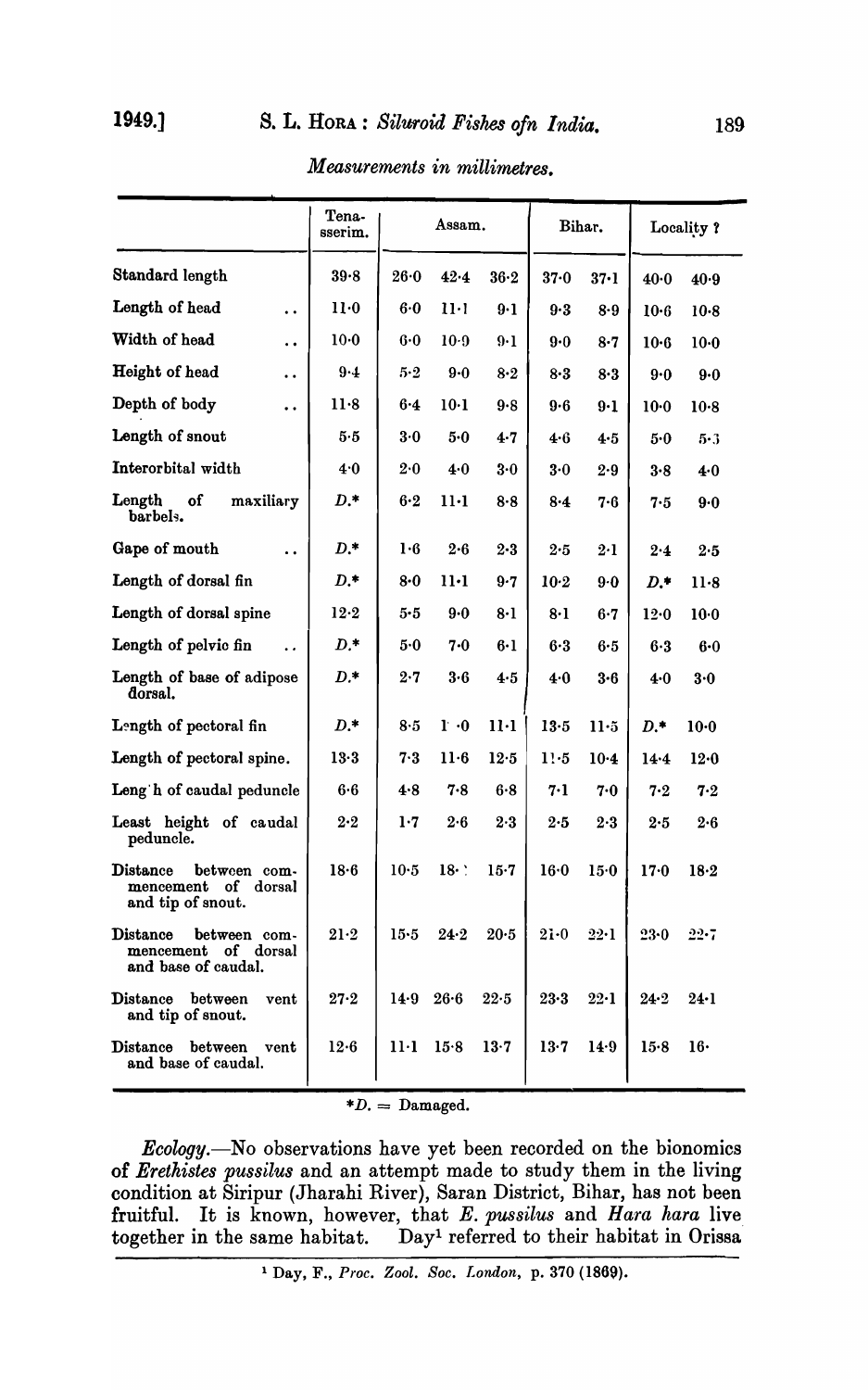and Mr. M. M. Mackenzie collected specimens of both the species from the Jharahi River at Siripur.

According to the District Gazetteer of the Saran District (pp. 5, 7 ; Calcutta: 1908), Jharahl River takes its rise from a large swamp and acts as an overflow channel to relieve the lowlands of surplus water in the rains. In the dry season it used to dry up leaving stagnant pools or marshes in the deeper portions of its bed. Though it passed Husepur, the former home of the Hathwa Rajas and Mairwa, it conveyed little or no traffic. Mr. M. A. S. Menon, who was sent to study the ecology of *E. pussilus,* has reported that in October-November (27th October to 1st November) the Jharahi River near the Agricultural Farm at Siripur is  $2$  to  $4$  feet deep and the bed consists of soft mud with the marginal area of 40 to 60 feet covered with tall grasses and weeds. The water was clear and the current slow with plenty of floating vegetation. Though no boats were noticed during this visit, the party was authentically informed that when Mr. Mackenzie was Superintendent of the Agricultural Farm, the stream was about 10 to 12 feet deep and navigable throughout the year.

The local people recognised the fish E. *pussilus* as "Tengra" and stated that this variety was found when the river was not so shallow. Day also found in Orissa that *Erethistes* "lives amongst weeds or in very muddy parts of rivers"

It would thus appear that *Erethistes* inhabit sluggish deep waters overgrown with vegetation. In such habitats, their spider-like appearance and strongly pectinated spines presumably provide them with anchorage to the vegetation, among which they live fairly well protected from their enemies.

*llewtionships.-Milller* and Troschel compared E. *pussilus* with Platystacus verrucosus Bloch in certain respects, while Günther in his *Oatalogue* considered' it allied to *8'l:sor* Hamilton. Mter examining the specimens of the species in 1883, he regarded *Erethistes* as a " genus most closely allied to *Callomystax*" Regan in 1911, on the basis of osteological characters, referred the genus to the family Sisoridae, which comprises specialised Bagrid fishes in which the pterygoid and posttemporal bones are absent, the heaa of the hyomandibular is contracted and articulates with the sphenotic only and the air-bladder is divided into two lateral lobes. According to Regan's synopsis of the genera of the Sisoridae, *Erethistes* is closely allied to *Nangra* Day! and *Gagata*  Bleeker from which it differs in having "Mesopterygoid large, extending to hymandibular above the reduced metapterygoid; pelvics below the dorsal ".

### Erethistoides, gen. nov.

The genus *Erethistoides* is proposed for a small species of torrentinhabiting cat-fishes in which the head and body are greatly depressed and flattened, and the paired fins are horizontally placed. The mouth is distinctly inferior and considerably behind the tip of the snout, the teeth in the upper jaw are visible externally. The denticles along the

<sup>&</sup>lt;sup>1</sup> Nangra Day is synonymous with *Gagata* Bleeker, *vide* Hora, S. L., *Rec. Ind. Mus.* XLIII, p. 9 (1941).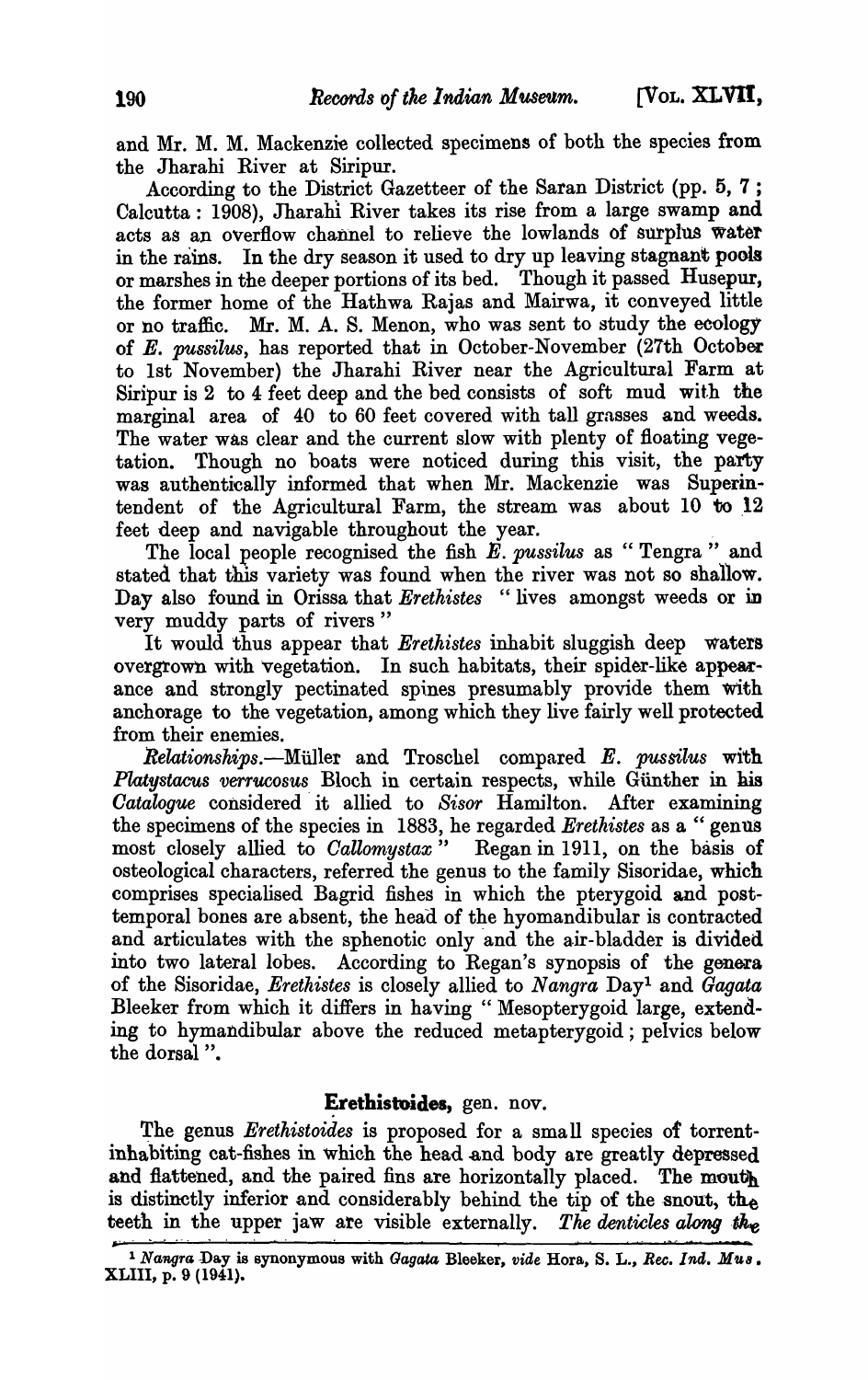*outer margin of the pectoral spine are directed towards the base in the proxi*mal half of the spine while along the distal half they are directed towards the *tip.* 

As there are only three examples of the new genus, I have not dissected any specimen. Owing to the small uncovered area between the oubital and scapular processes and thick and tuberculated skin in this area, it would appear that the air-bladder is greatly reduced and possibly enclosed in bony capsules, partially or completely.

The genus is allied to *Erethistes* Müll. & Trosch. in most respects and the main points of differences are noted above. Detailed characteristics are given in the description of the species.

*Genotype :—Erethistoides montana, gen. et. sp. nov. (Loc.—Tangla,* Darrang District, Assam).

# **Eretbistoides montana,** gen. *et* sp. nov.

# (Plate I, figs. 10-12.)

# D. 1/5; A. 9; P. 1/6 V-6; C. 13.

In *Erethistes montana* the head and body are greatly depressed and the ventral surface is flattened and horizontal; the dorsal profile rises only very gently from the tip of the snout to the base of the dorsal fin. The depth of the body is contained from 6·1 to 6·3 times in the standard length. The tail is long and narrow; the least height of the caudal peduncle being contained 3·4 to 3·7 times in its length. The skin and bones all along the dorsal and lateral surfaces are covered with denticles while the whole of the ventral surface is covered with small backwardly directed spines. The head is broadly pointed in front; its length is contained from  $3.2$  to  $3.3$  times in the standard length; the width of the head is contained from 1·1 to 1·2 times and its height from 2·1 to 2·2 times in its length. The eyes are small, dorso-Iateral in position and situated in the pusterior half of the head. The interorbital width is less than one-third the length of the head. The mouth is of moderate width, distinctly inferior, and more or less transverse; its gape is contained from 2·2 to 2·3 times in the width of the head. The snout projects like a broad hood in front of the mouth. The lips are thin but the surrounding portions of skin are papillated. The nasal barbels are longer than the eye; the maxillary are longer than the head and are provided with broad bases; the inner mandibular barbels are almost as long as the gape of the mouth while the outer are considerably longer. The gill-openings extend to the ventral surface for about a quarter of the distance before the gill-membranes become united with the skin of the isthmus; the portion of the gill-opening in front and somewhat inner to the base of the pectoral spine is modified into a spout-like structure for the passage of the expiratory current.

The head and the anterior part of the body are provided with strong armature of bones, all of which are thick, strong and markedly denticulate. The median groove on the head extends from between the posterior nostrils to the base of the occipital process where there is a median fontannel. Just behind the orbital region there is a transverse ridge in the groove. The occipital bone is long and marrow but just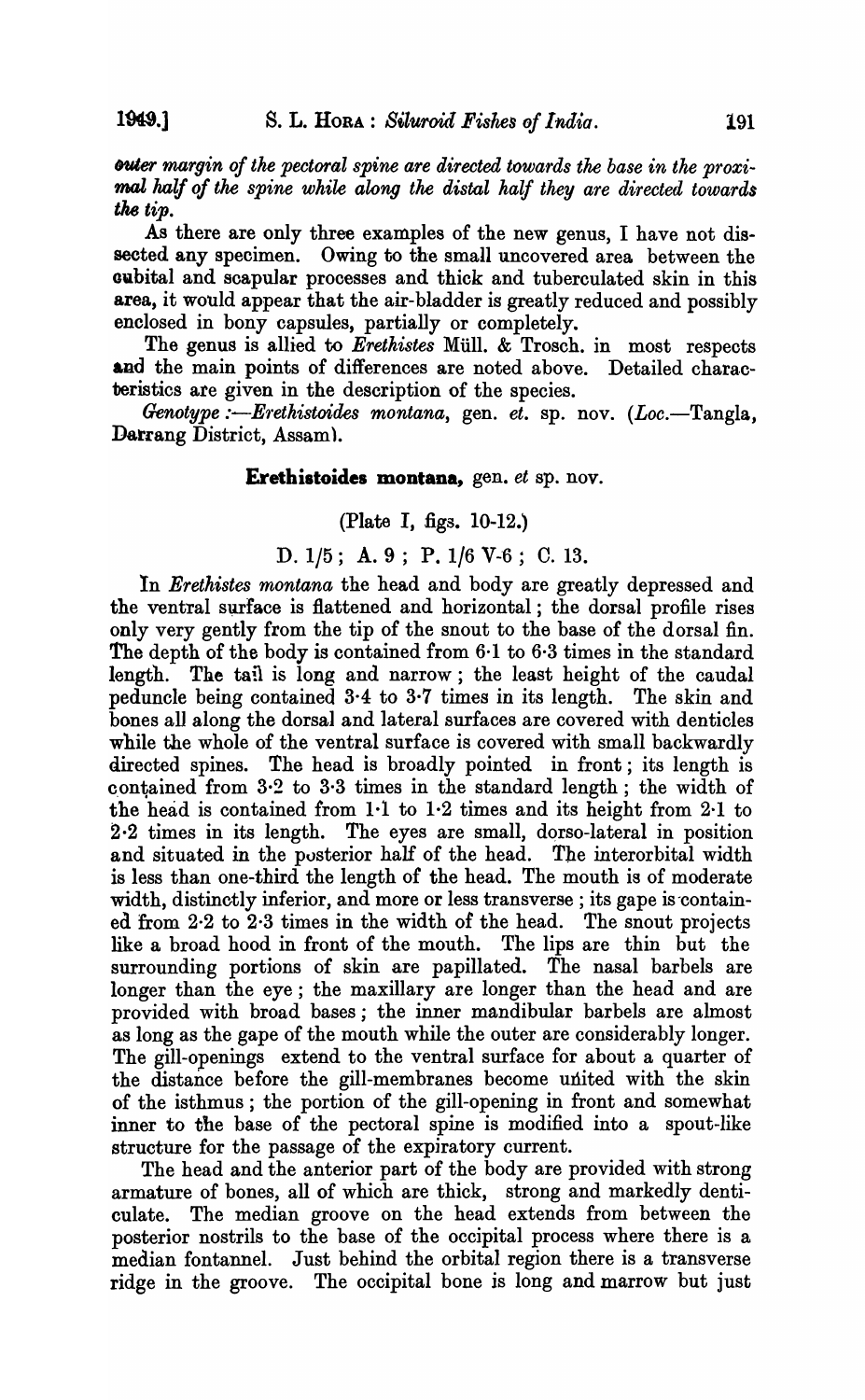misses the basal bone of the dorsal fin. The basal bone of the dorsal fin is expanded on the sides into wing-like extensions. The cubital processes are almost as long as the occipital process. The scapular process is short and stumpy and 'is followed by two bony tubercles between it and the basal bone of the dorsal fin. The humeral processes are long and curved, and are separated from the pelvic bones by a short distance. There are two raised muscular pads inner to and behind the pelvic fins and a median pad in front of the anal opening.

The dorsal fin is situated opposite the pelvics; its commencement is distinctly nearer to the tip of the snout than the base of the caudal fin. The dorsal fin is longer than the depth of the body below it but is considerably shorter than the length of the head. The dorsal spine is strong; it is finely serrated externally and pectinated internally. The adipose dorsal is short and low ; its base is almost equal to the interorbital width. The pectoral fins are long and horizontal; they are almost as· long as, slightly shorter or longer than the head, and extend considerably beyond the bases of the pelvic fins. The pectoral spine is broad and strong; the skin of its distal end is produced into a filliform process along with similar structures of some of the other outer rays; the outer border is finely serrated and the inner is strongly pectinated. The pelvic fins extend beyond the vent which is situated nearer to the base of the caudal fin than to the tip of the snout, but do not reach the base of the anal fin. The anal fin is short and does not extend to the caudal fin. The rays of the lower portion of the caudal fin are greatly produced but are not filliform.

The general colour is dusky above and dirty white below. The head at the nape is provided with a dark band and the body with three similar bands, one below the first dorsal, one below the adipose dorsal and one in front of the caudal fin. The middle portion of the upper surface of the pectoral fins is infuscated with black. The two dorsals and the caudal are provided with bands near their distal portions.

*. Locality.-Streamlets* round about Tangla, Darrang District, Assam. Two specimens were collected by me on 14th November, 1939.

*Type-specimen.-F* 314/2, Zoological Survey of India, Calcutta. *Remarks.-Erethistoides montana* can be readily distinguished by the position of its mouth, long maxillary barbels and the form of the caudal fin. Its *Balitora-like* facies-recalls its mode of life in very swift currents.

*Measurements in millimetres.* 

| Standard length    | $\dddot{\phantom{1}}$ | $\bullet$ | $\bullet\hspace{0.1cm} \bullet\hspace{0.1cm}$ | 37.8    | 33.0   |
|--------------------|-----------------------|-----------|-----------------------------------------------|---------|--------|
| Length of head     |                       |           |                                               | $11-3$  | $10-2$ |
| Width of head      | $\ddot{\phantom{a}}$  |           |                                               | 10·1    | $8-1$  |
| Height of head     | $\ddot{\phantom{a}}$  |           | $\bullet\hspace{1mm}\bullet\hspace{1mm}$      | $5-1$   | 4.9    |
| Depth of body      |                       |           |                                               | 6.0     | 5.4    |
| Length of snout    | $\ddot{\phantom{a}}$  |           | $\bullet$ $\bullet$                           | $6 - 0$ | $5-0$  |
| Interorbital width |                       |           |                                               | 3·2     | $3-1$  |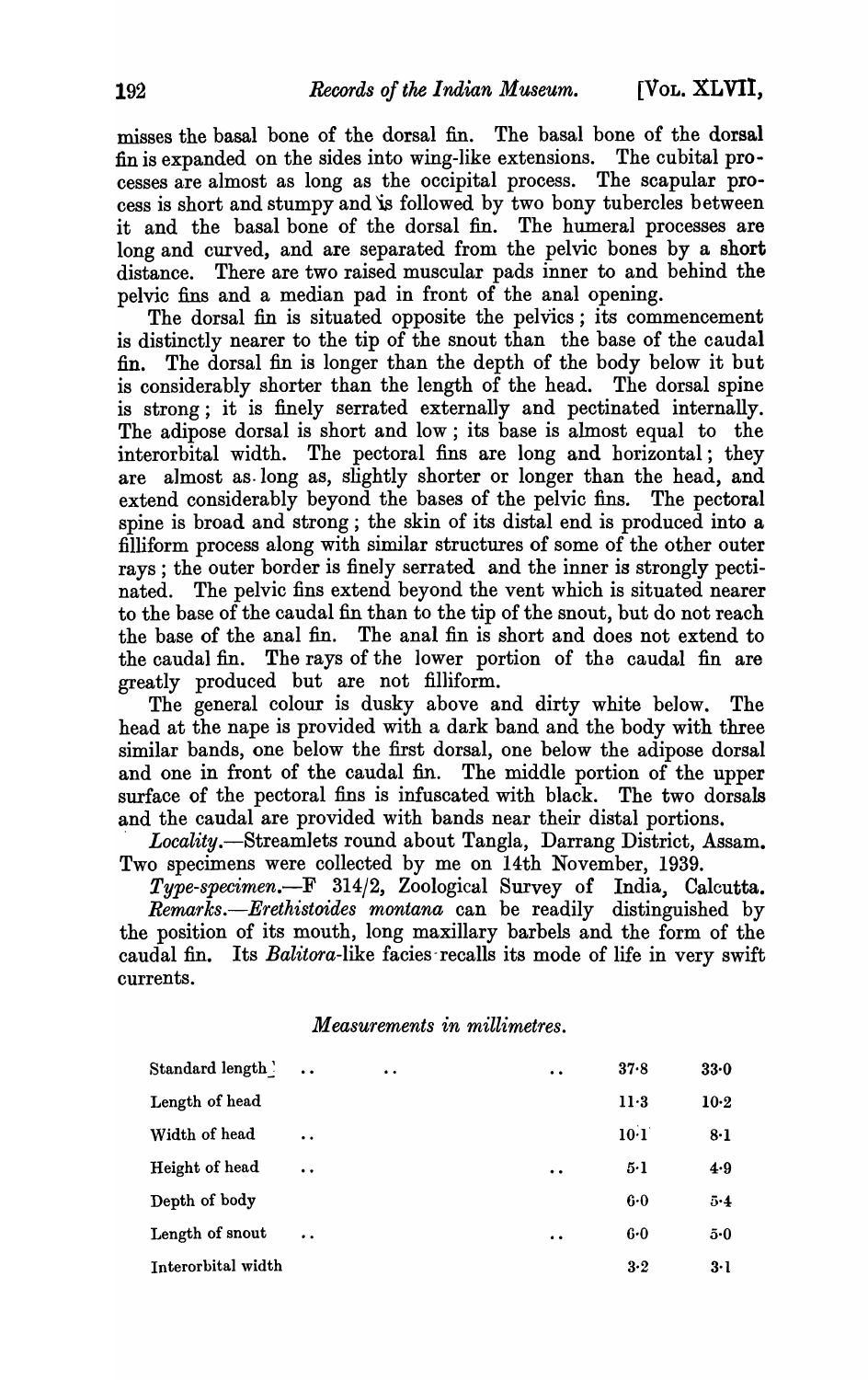| Length of maxillary barbels                               | $\ddot{\phantom{a}}$ | $\cdot$ $\cdot$       | $\ddot{\phantom{0}}$ | $12-4$ | $11-8$  |
|-----------------------------------------------------------|----------------------|-----------------------|----------------------|--------|---------|
| Gape of mouth                                             | $\ddot{\phantom{0}}$ | $\ddot{\phantom{0}}$  | $\bullet$            | 4.5    | 3·5     |
| Length of dorsal fin                                      | $\bullet\bullet$     | $\bullet$             | $\ddot{\phantom{1}}$ | 8.5    | $6 - 0$ |
| Length of dorsal spine                                    | $\bullet\bullet$     | $\bullet$ $\bullet$ . | . .                  | $8-0$  | 5.8     |
| Length of pectoral fin                                    | $\bullet\bullet$     | $\bullet\; \bullet$   | $\bullet$            | $12-2$ | 9.5     |
| Length of pectoral spine                                  | $\ddot{\phantom{0}}$ | $\ddot{\phantom{a}}$  | $\ddot{\phantom{0}}$ | $10-5$ | 9.0     |
| Length of pelvic fin                                      | . .                  | . .                   | $\bullet$            | 6.8    | 5.9     |
| Length of base of adipose fin                             | $\ddot{\phantom{a}}$ | $\bullet$             | $\bullet\bullet$     | 3.8    | $3-0$   |
| Length of caudal peduncle                                 |                      | $\ddot{\phantom{0}}$  | $\bullet$            | 7.9    | 7.1     |
| Least height of caudal peduncle                           |                      | $\ddot{\phantom{a}}$  | $\ddot{\phantom{0}}$ | 2.3    | $1-9$   |
| Distance between dorsal and tip of snout                  |                      |                       | $\ddot{\phantom{0}}$ | $16-9$ | $14-0$  |
| Distance between commencement of dorsal and<br>of caudal. |                      |                       | base                 | 20.9   | $19-0$  |
| Distance between tip of snout                             |                      | $\ddot{\phantom{0}}$  | $\bullet\bullet$     | 22.0   | 18.9    |
| Distance between vent and base of caudal.                 |                      |                       | $\bullet\bullet$     | 15.8   | 14·1    |

# Erethistoides montana pipri, gen. *et* sp. *et* subsp. nov.

# (Plate I, figs. 7-9.)

The subspecies *pipri* is represented in the collection by a single specimen obtained by Dr. K. S. Misra from the Rihand River at Pipri. Though it is sufficiently distinct from *Erethistoides montana* from Assam, I have considered it expedient to keep them linked together, firstly because both forms are known from three specimens altogether and secondly to bring out the significance of their occurrence in such widely separated localities. Remarks on the zoogeographical importance of these forms have already been made elsewhere<sup>1</sup>.

The form is less depressed and the body is not so densely tuberculated as in E. *montana.* The dorsal surface behind the dorsal fin and the ventral surface behind the pelvic fins are smooth along the middle. All the fins are somewhat more elongated and the caudal fin is quite different in shape from that of E. *montana.* \_In the subspecies *pipri,* the caudal fin is emarginate with the lower caudal lobe slightly longer than the upper. The form, lengths and tuberculation of the occipital and Qubital processes as well as of the basal bone of the dorsal fin are also different in the two forms. Differences in proportions and other characters can be made out by referring to the drawings and the table of measurements given below :-

*Measurements in millimetres.* 

| Standard length | $\bullet$        |                  | $\bullet\bullet$ | $\bullet\,\bullet$  | 30.8 |
|-----------------|------------------|------------------|------------------|---------------------|------|
| Length of head  | $\bullet\bullet$ | $\bullet\bullet$ | $\bullet$        |                     | 9·4  |
| Width of head   | $\bullet$        |                  | $\bullet\bullet$ | $\bullet$ $\bullet$ | 9·4  |

lHora, S. L., J. *Zool. Soc India* I, pp. 1·7 (194g).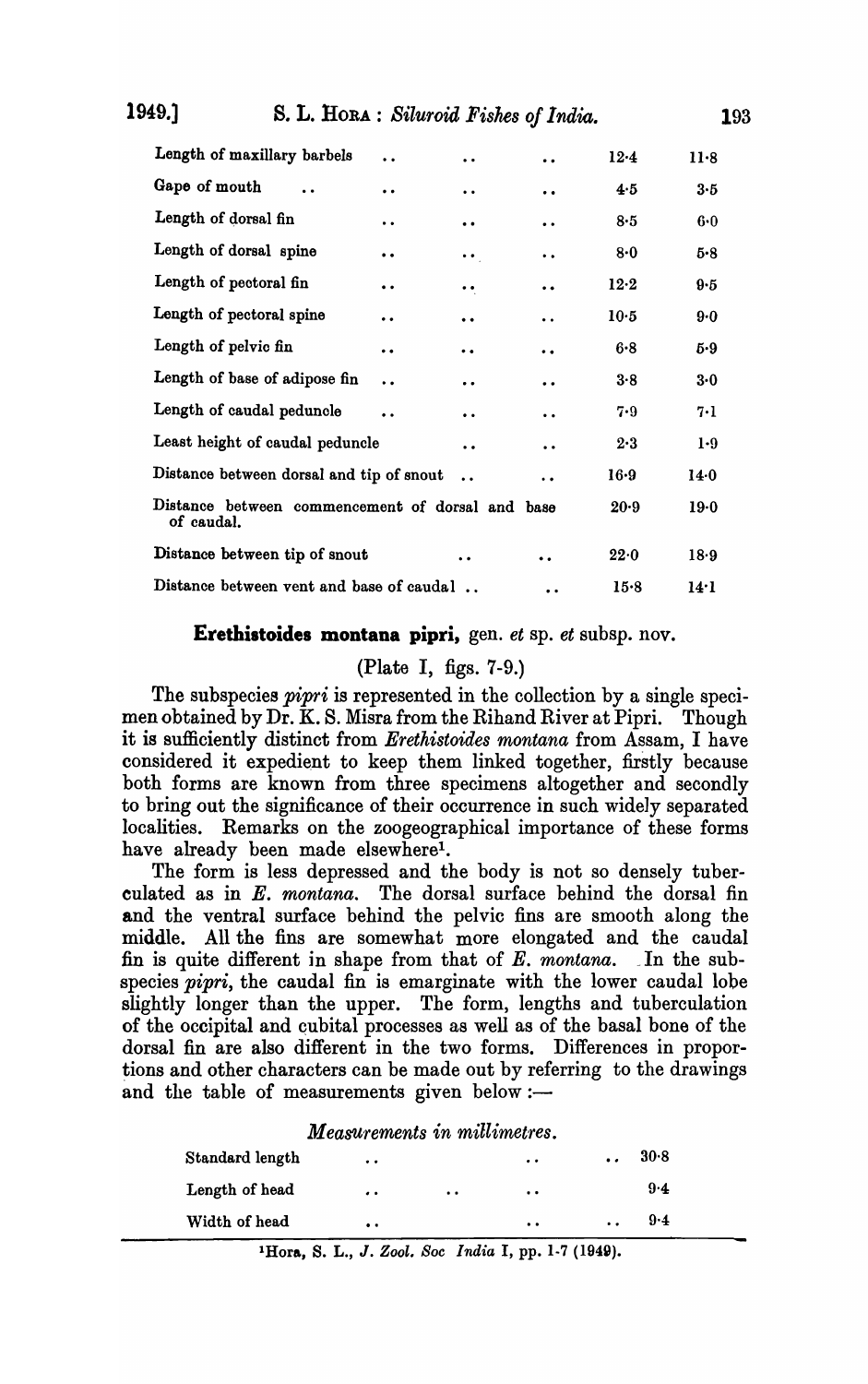| Height of head                                        |                      |                      |                      |                      | 5.4     |
|-------------------------------------------------------|----------------------|----------------------|----------------------|----------------------|---------|
| Depth of body                                         |                      |                      |                      |                      | 6.0     |
| Length of snout                                       | $\bullet$            | $\ddot{\phantom{1}}$ |                      |                      | 50      |
| Interorbital width                                    | $\ddot{\phantom{0}}$ |                      |                      | $\ddot{\phantom{0}}$ | $3 - 0$ |
| Length of maxillary barbel                            |                      | $\ddot{\phantom{0}}$ | $\bullet\bullet$     |                      | 7.5     |
| Gape of mouth                                         |                      | $\ddot{\phantom{0}}$ | $\ddot{\phantom{0}}$ | $\ddot{\phantom{0}}$ | 4.0     |
| Length of dorsal fin                                  | $\ddot{\phantom{a}}$ | $\ddot{\phantom{1}}$ |                      | $\ddot{\phantom{0}}$ | $6 - 6$ |
| Length of dorsal spine                                |                      | $\ddot{\phantom{0}}$ |                      | $\ddot{\phantom{0}}$ | 5.4     |
| Length of pectoral fin                                | $\ddot{\phantom{0}}$ |                      |                      | $\ddot{\phantom{0}}$ | 11:0    |
| Length of pectoral spine                              | . .                  |                      | $\ddot{\phantom{0}}$ |                      | 9.5     |
| Length of pelvic fin                                  |                      |                      |                      |                      | 6.0     |
| Length of base of adipose fin                         |                      |                      |                      |                      | 3.6     |
| Length of caudal peduncle                             |                      |                      |                      |                      | 6.8     |
| Least height of caudal peduncle                       |                      |                      |                      |                      | $2 - 3$ |
| Distance between dorsal and tip of snout              |                      |                      | $\ddot{\phantom{0}}$ |                      | 15.5    |
| Distance between commencment of dorsal and caunal fin |                      |                      |                      |                      | $15-3$  |
| Distance between vent and tip of snout                |                      |                      |                      |                      | 19.0    |
| Distance between vent and caudal fin                  |                      |                      |                      |                      | $11-8$  |

Locality.-Pipri, Rihand River, Mirzapur District, U. P. *Type-specimen.-F* 315/2, Zoological Survey of India, Calcutta.

# Conta<sup>1</sup>, gen. nev.

1871. *Hara* (in part), Day, Proc. Zool. Soc. London, p. 407. 1877. Erethistes (in part), Day, Fish. India, p. 452. *1889. Erethistes* (in part), Day, *Faun. Brit. India,* Fish. I, p. 209.

The genus *Conta* is proposed for *Pimelodus conta* Hamilton originally described from North-eastern Bengal (Mahananda River). It differs from the genera *Erethistes* Muller and Troschel, and *Hara* Blyth in the following characters :

- 1. The form is elongated and subcylindrical and not much depressed and flattened.
- 2. The humeral processes supporting the edges of the abdomen are short and do not extend beyond the bases of the pectoral fins.
- 3. The rounded abdominal surface is plaited in the middle forming an adhesive pad similar to that found in the fishes of the genus *Glyptothorax* Blyth.

<sup>1</sup> I am aware of the use of the generic name *Oontia* Baird and Girard among Reptilia Ophidia. and of the name *Oontra* proposed by Boulenger *(Zool. Ree.* XLII, p. 1905) for the same. The name *Conta* proposed here differs from both in spellings and is tautony. mous and, therefore, a very appropriate generio name for this species.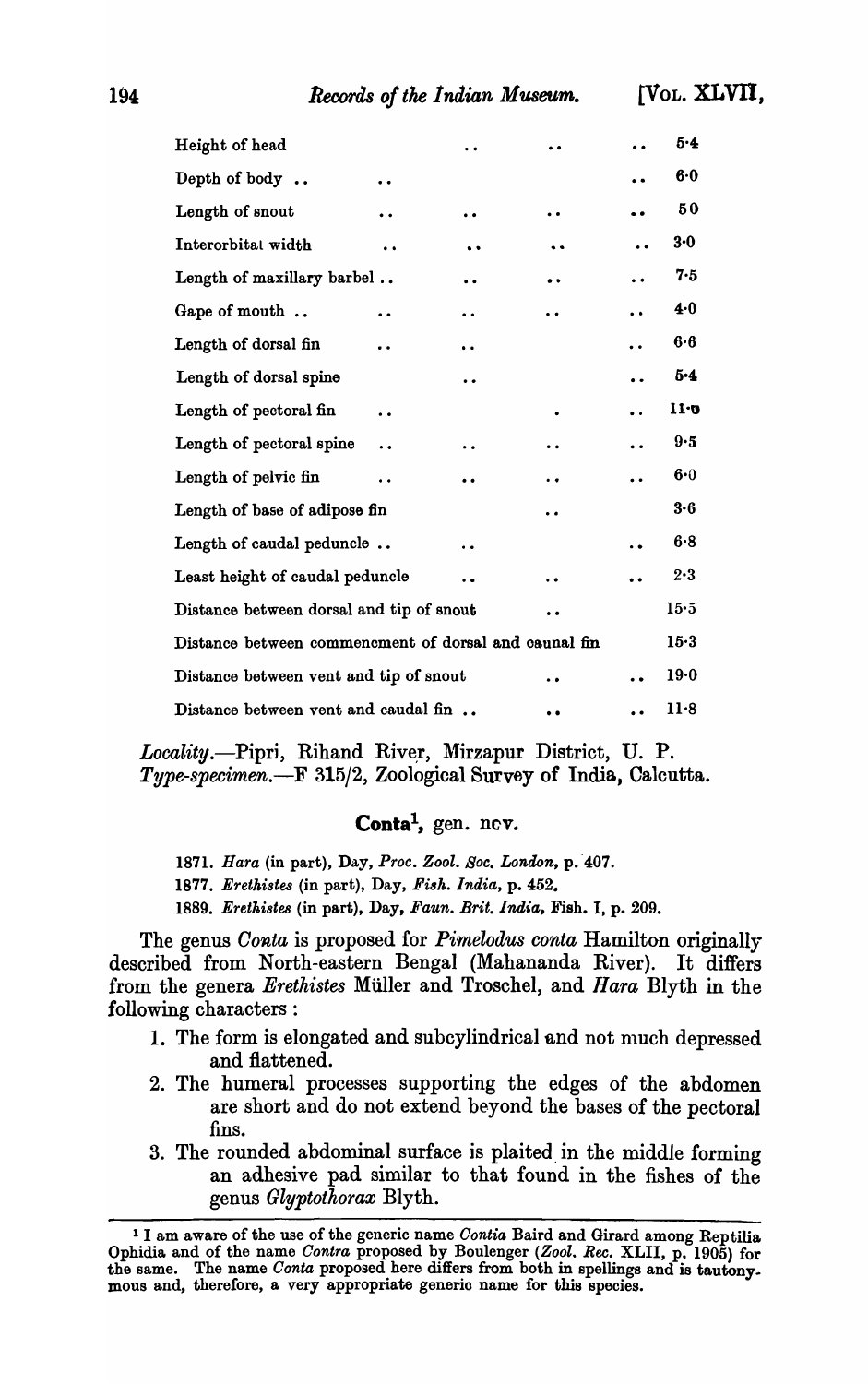4. The dorsal spine is strongly pectinated along both edges and not only along the inner edge as in other genera of the *Erethistes-group.* 

It differs from *Glyptothorax* in having a broad isthmus separating the two gill-openings.

Day caused considerable confusion with regard to the specific limits of Hamilton's *Pimelodus conta* and it is, therefore, necessary to fix up its position with reference to its original description and figures. The following are its salient features as taken from Hamilton's description  $:$ 

- (i) The head is small, oval and sharpish.
- (ii) The mouth is small.
- (iii) The maxillary barbels are shorter than the head.
- (iv) The back slopes very little towards the head.
- (v) The lateral line is straight and high on the sides.
- (vi) The vent is nearly in the middle.
- (vii) D.5. The dorsal spine is serrated on both sides.
- (viii) The pectoral spine is indented on both sides.
	- (ix) The caudal fin is divided into two unequal lobes; the upper terminating in a long, slender point.

Keeping in mind· the above characters of Hamilton's *Pimelodus conta*, if one studies the species of *Erethistes* recognised by Day in his Fishes of India, one will at once come to the conclusion that Day's E. *elongatus* is synonymous with *P. conta.* Further, a large number of specimens collected from the hill-streams of North-east Bengal, including the Mahananda River (Type-locality) near Siliguri, and Assam leave no doubt that these two species are conspecific. Day's E. conta is Hamilton's *Pimelodus nara* and his *E. nara'* is in part *P. conta* and in part *E. pussilus.* The details concerning the systematics of these forms are discussed under each species.

Genotype.-Pimelodus conta Hamilton (Loc.-Mahananda River, North-east Bengal).

*Distribution.-Assam* and North-east Bengal.

#### Conta conta (Hamilton).

#### (Plate II, figs. 4-6.)

- *1822. Pimelodu8 coma,* Hamilton, *Gangetic Fi8hes,* p. 191. (Mahananda River, North-east Bengal).
- *1860. Hara conta,* Blyth, J. *Asiat. Soc. Bengal* XXIX, p. 152.
- *1864. Hara conta,* Gunther, *Cat. Fish. Brit. Mus.* V, p. 189.
- 1871. *Hara elongata,* Day, *Proc. Zool. Soc. London,* p. 704 (Garo Hills, Assam. One specimen 2·25 inches long).
- *1877. Erethistes elongata,* Day, *Fish. India,* p. 453, pl. cil., fig. 5.
- *1889. Erethistes elongata,* Day, *Faun. Brit. Ind.* Fish. I, p. 201.
- *1921. Erethistes elongata,* Hora, *Ree. Ind. MUB.* XXII, p. 738.
- *1922. Erethiste8 elongata,* Hora, *ibid.,* XXIV, p. 45 (Ventral surface figured). *1929. Pimelodu8 conta,* Hora, *Mem. Ind. Mus.* IX, pl. xxi, fig. 8 (MS drawing reproduced).
- *1937. Erethistes elongatu8,* Shaw & Shebbeare, J. *Roy. A8iat. Soc. Bengal, Science,* III, p. 98, fig. 99.

Conta conta is a slender, elongated, subcylindrical, small fish, in which the dorsal profile is but gently arched. The ventral profile is horizontal upto the pelvic fins and thereafter rises to the base of the caudal fin. The head is small, oval and sharpish; its length is contained from  $4.5$ to 5·5 times in the standard length. The width of the head is contained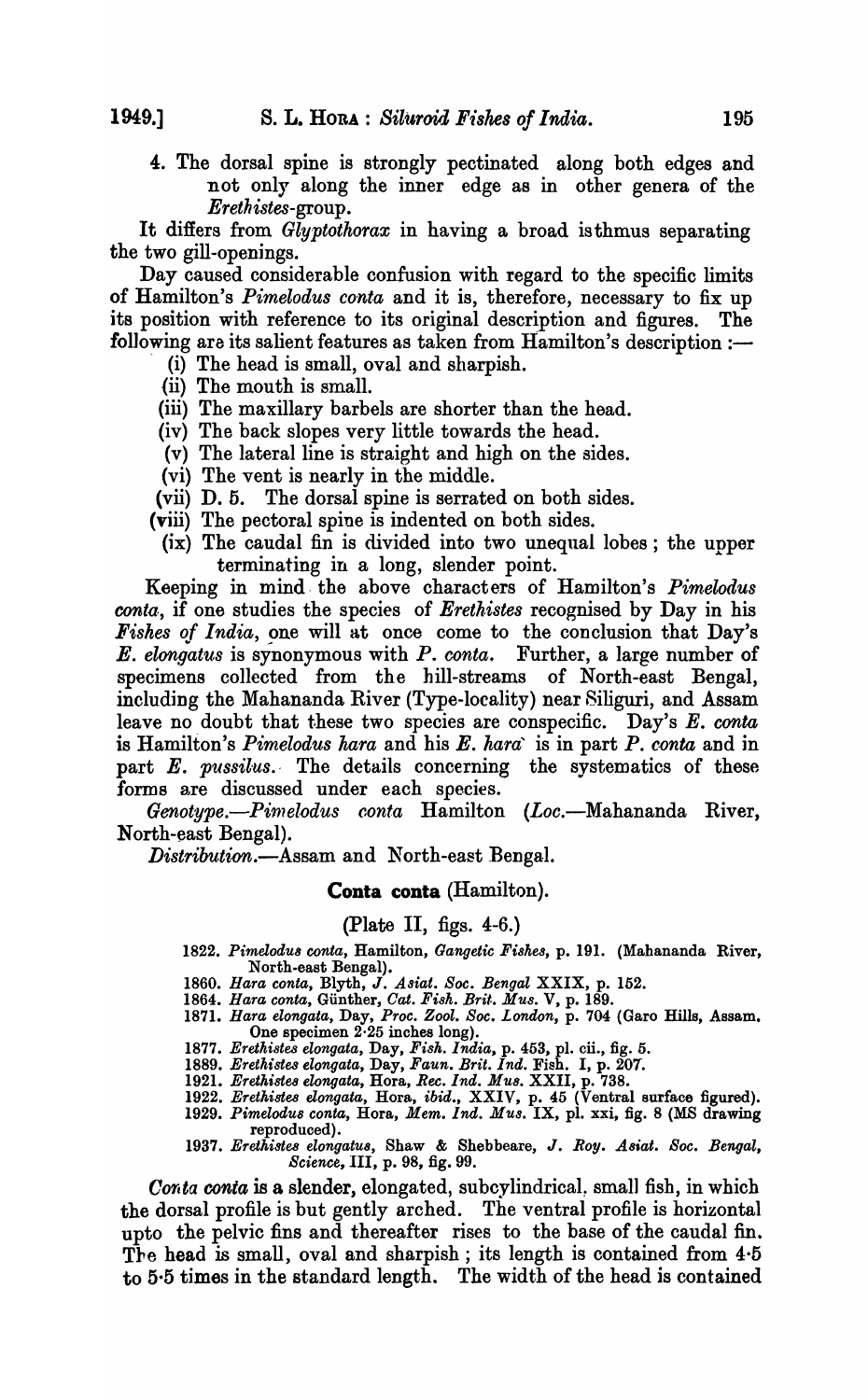from  $1.1$  to  $1.4$  times in the length of the head. The height of the head is greater than its length in one very young specimen otherwise it is equal to or considerably shorter than the length of the head, upto  $1.5$ times in the length of the head. The eyes are small, dorsolateral in position and situated in the posterior half of the head. The interorbital space is contained from 3·1 to 4·6 times in the length of the head. The nostrils are nearer the tip of the snout than the eye. The nasal barbels are small. The maxillary barbels are generally considerably shorter than the head and extend as far as the gill-openings; they are provided with broad cutaneous flaps at their bases. The mandibular barbels are considerably shorter and fleshy. The mouth is small and is situated on the ventral surface behind the tip of the snout; it is bordered by thick fleshy lips which are papillated and continuous at the angles of the mouth. The anterior lip is interrupted in the midldle though the skin in that region is papillated for some distance in the mouth also. It seems probable that the inhaled current enters the mouth through this gap. The gape of the mouth is one-fourth to onefifth the width of the head. The gill-openings are lateral, extending to the ventral surface only for a short distance ; they are provided with spout-like structures in front of the bases of the pectoral spines, these probably serving as exhalent passages for the respiratory current. The groove on the head extends from the nostrils to the base of the occipital process. The occipital process is long and narrow and almost reaches the basal bone of the dorsal fin. The cubital process is somewhat curved, slender and almost as long as the occipital process. The scapular process is short but is followed by another slender bone which is longer than the scapular process. Sometimes this last bone is represented by an ossicle or a chain of ossicles. The humeral process along the lateral abdominal edge is very short and is almost as long as the base of the pectoral fin.

The head and body are tuberculated with the exception of the middle abdominal region which is covered with longitudinal plaits of skin probably performing adhesive function. The depth of the body is contained from 5·3 to 6·5 times in the standard length. The caudal peduncle is long and narrow; its least height is contained from 5 to 8 times in its length. The vent is situated almost in the middle of the distance between the tip of the snout and the base of the caudal fin. There is a small anal papilla.

The dorsal fin is situated somewhat in advance of the pelvics and considerably nearer the tip of the snout than the base of the caudal; it is provided with one spine and five branched rays; it is considerably higher than the depth of the body below it. The dorsal spine is strongly indented along both edges. The adipose dorsal is small and is situated above the base of the anal fin. The pectoral fins are horizontally placed slightly above the ventral profile; they are longer than the head and extend to the bases of the pelvic fins. The pectoral spine is serrated along both edges; the serrations along the outer edge are directed backwards while those along the inner edge are directed forwards. Each fin is provided with one spine and six branched rays. The pelvic fins are six-rayed and are horizontally placed; they extend beyond the vent but are separated from the anal fin by a considerable distance.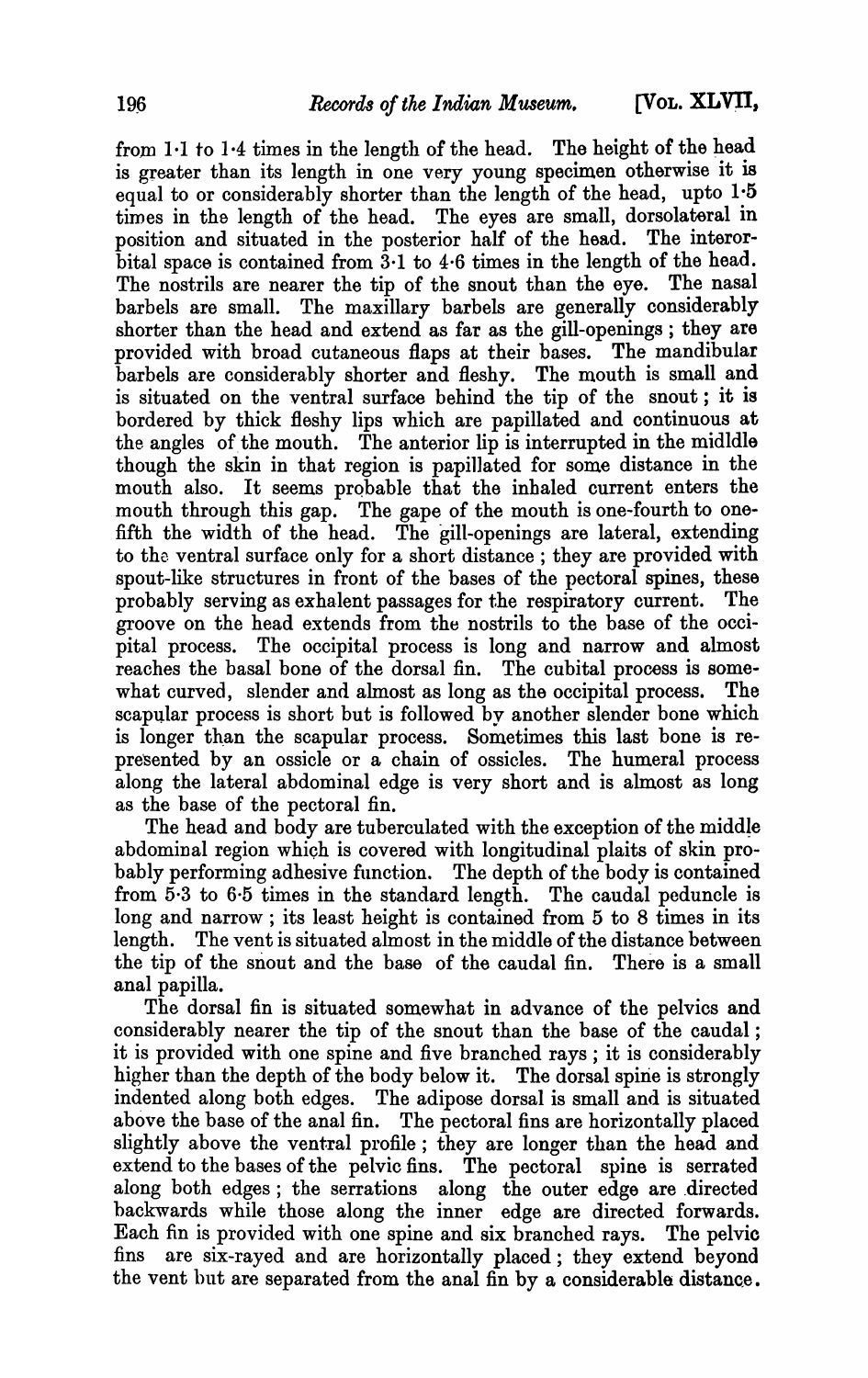The anal fin is short and is provided with 9 to 10 rays. The caudal fin is deeply furcate with both the lobes greatly produced; it contains about 17 rays besides smaller ones at the sides.



TEXT-FIG. 4.-Conta conta (Ham.).

*a.* Copy of Hamilton's drawing of *Pimelod'u8 conta,* lateral view; *b.* Same as above, a portion of the dorsal view showing nature of pectoral and dorsal spines; *c.* Outline sketch of a specimen from the Mahananda, River, N.  $\beta$ engal  $\times$   $1_{1}^{9}$ .

The alimentary canal possesses a single loop. The air bladder (Plate II, fig. 6) is divided into two lateral portions which are covered by bony plates posteriorly and are connected anteriorly by a horizontal tube. The lateral line is marked with a series of prominent tubercules.

The colour in the preserved specimens is chocolate dusky all over with the exception of the ventral surface which *is* dirty white. The barbels are annulated with dark bands. The fins are dark with light patches or bands. The outer rays of the caudal fin are lightly coloured and form a whitish border to the fin.

*Conta conta* has hitherto been collected from the rocky streams at the bases of the hills and in its general facies, habits and habitat seems very much like the other loach-like cat-fishes of the genera *Olyra* and Amblyceps. In fact, fishes of all the three genera have been collected together from the same stream.

| Registered No. | Locality.                                                                        | Donor.                           | Remarks.                                 |
|----------------|----------------------------------------------------------------------------------|----------------------------------|------------------------------------------|
| 436            | Garo Hills, Assam.                                                               | F. Day.                          | Type of Erethistes<br>elongatus Day.     |
| F 10077/l      | Mahananda<br>R.,<br>below<br>Darjeeling.                                         | G. E. Shaw & E. O.<br>Shebbeare. | Topotype.                                |
| $\bf{F}$ 82/2  | Mahananda<br>R.,<br>near<br>Siliguri.                                            | D. D. Mukerji.                   | (Figured as Plate II, figs. $4, 5, 6$ ). |
| F 83/2         | Laska R., 8 miles from<br>Siliguri.                                              | D. D. Mukerji.                   |                                          |
| F 84/2         | Eastern<br>Himalayan<br>streams.                                                 | Darjeeling Museum.               | $(Text-figure 4c)$ .                     |
| $\bf{F}$ 85/2  | River,<br><b>Bhareli</b><br>above<br>Lokra, Balipara Fron-<br>tier Tract, Assam. | S. L. Hora.                      |                                          |

*Gonta conta* is represented in the collections of the Zoological Survey of India from the following localities: $-$ 

*Distribution.*—Assam Hills and Darjeeling Himalayas.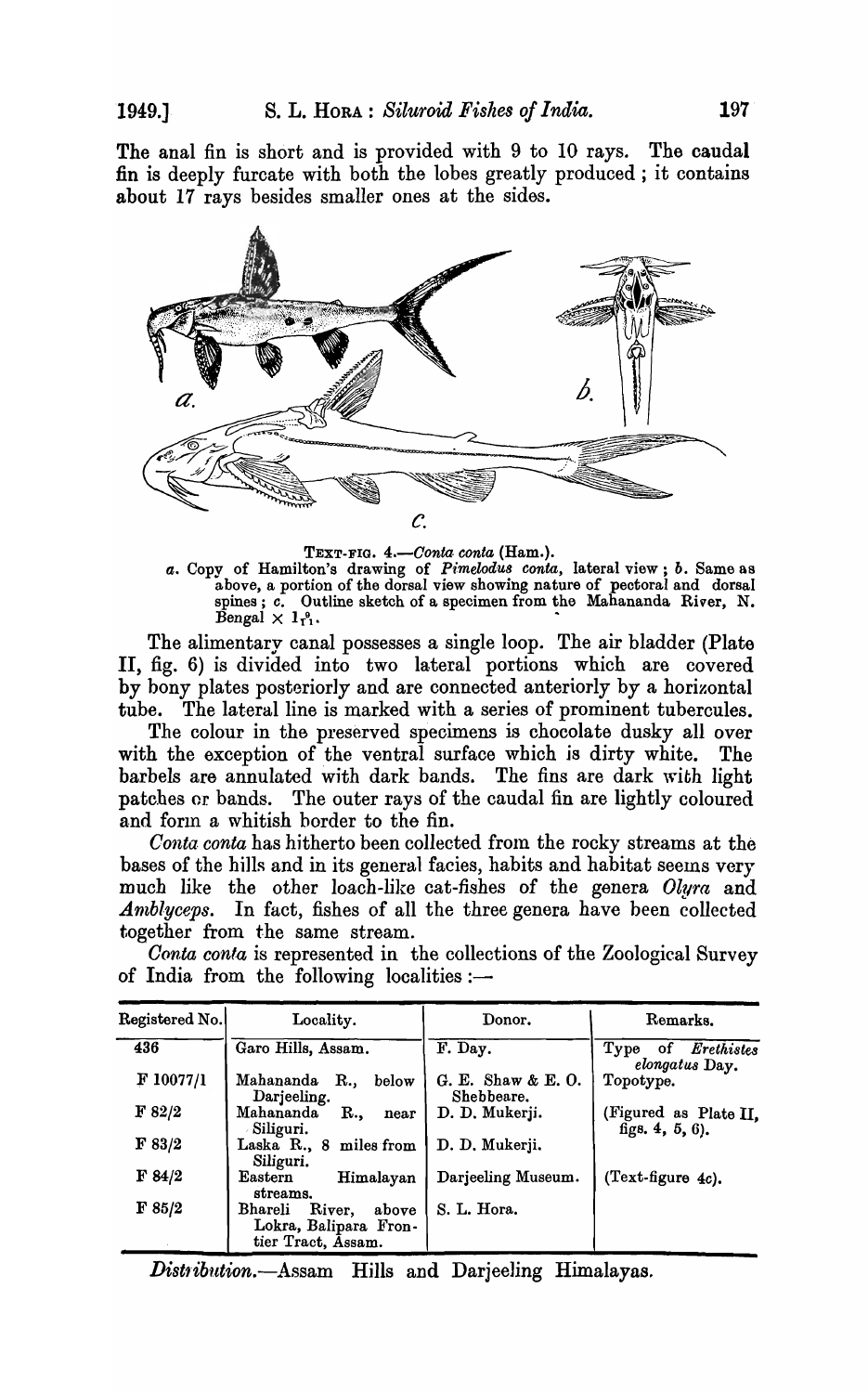|                                                       |                                               |                                                                     |           |          |                    |        |          | Measurements in millimetres. |          |                                 |          |          |            |                      |          |          |              |                         |          |
|-------------------------------------------------------|-----------------------------------------------|---------------------------------------------------------------------|-----------|----------|--------------------|--------|----------|------------------------------|----------|---------------------------------|----------|----------|------------|----------------------|----------|----------|--------------|-------------------------|----------|
|                                                       |                                               |                                                                     | F 82/2    |          | F 84/2             |        |          |                              |          | F 85/2                          |          |          | F 10077/1  | 436                  |          |          | F 83/2       |                         |          |
|                                                       |                                               |                                                                     | Siliguri. |          | Eastern Himalayas. |        |          |                              |          | Balipara Frontier Tract, Assam. |          |          | Darjeeling | Garo Hills<br>Assam. |          |          |              | Laska R. near Siliguri. |          |
| Standard length                                       | $\ddot{\phantom{0}}$                          | $\bullet$ $\bullet$                                                 | 47.5      | 39.5     | 49.1               | $44-6$ | $46 - 2$ | $28 - 5$                     | $33 - 6$ | $35-0$                          | $35-1$   | 42.9     | 49.9       | 45.0                 | $43 - 9$ | 45.9     | 46.3         | 49.0                    | 44.9     |
| Length of head<br>$\ddot{\phantom{a}}$                | $\ddot{\phantom{a}}$                          | $\ddot{\phantom{a}}$                                                | $9-3$     | $8 - 0$  | $9 - 6$            | 9.0    | $8 - 8$  | $5-6$                        | $6-2$    | 7.1                             | 6.9      | 8.6      | $9 - 0$    | 9.3                  | 8.5      | 8.2      | 9.0          | $9 - 9$                 | $8-1$    |
| Width of head<br>$\bullet$                            |                                               | $\ddot{\phantom{0}}$                                                | $7 - 8$   | $6-0$    | 7.2                | 6.1    | $7 - 0$  | 4.8                          | $5-1$    | 6.0                             | $6-0$    | $6-6$    | 7.2        | 6.5                  | 6.3      | 6.9      | $6 - 8$      | $7 - 8$                 | $6-1$    |
| Height of head                                        | $\ddot{\phantom{0}}$                          | $\ddot{\phantom{0}}$                                                | $6-3$     | 6·0      | 6.2                | 6.0    | 7.9      | 5.9                          | 5-0      | $5.5$                           | $5 - 5$  | 6.0      | $7 - 0$    | 6.2                  | $7 - 0$  | 7.6      | 7.1          | $8-0$                   | 7.6      |
| Depth of body<br>$\ddot{\bullet}$                     | $\bullet$ $\bullet$                           | $\ddot{\phantom{0}}$                                                | 7.7       | $6 - 8$  | $7 - 0$            | 7.8    | $7 - 4$  | 5.0                          | 5.8      | 5.9                             | 6.0      | 8-1      | $8-0$      | 6.9                  | 7.8      | 7.1      | $7-1$        | $8-1$                   | 7.3      |
| Length of snout                                       | $\bullet\hspace{0.4mm} \bullet\hspace{0.4mm}$ | $\bullet\hspace{0.4mm}\bullet\hspace{0.4mm}$                        | $5 - 0$   | 4.0      | $5-0$              | 4.5    | 5.0      | $3-1$                        | $3-5$    | 4.0                             | 3.3      | 5-1      | 5.0        | 5.0                  | 4.9      | 4.2      | 4.2          | $5-1$                   | 4.9      |
| Interorbital width.                                   | $\ddot{\phantom{0}}$                          | $\ddot{\phantom{a}}$                                                | $3 - 0$   | 1.9      | $2 - 7$            | 2.2    | 2.1      | 1.6                          | 1.9      | 1.9                             | 1.8      | 2.7      | 2.6        | 2∙0                  | 2.0      | $20 - 4$ | 2.0          | 2.5                     | 2.0      |
| Length of maxillary barbel                            | $\ddot{\phantom{0}}$                          | $\bullet\hspace{0.4mm} \bullet\hspace{0.4mm} \bullet\hspace{0.4mm}$ | 7.2       | $5 - 8$  | $6-7$              | 5.0    | $6-3$    | $4-0$                        | 5.7      | 4.0                             | 6.1      | $10-6$   | $6-0$      | 6.0                  | 7.0      | 7.9      | 7.5          | 6.3                     | 7.8      |
| Gape of mouth<br>$\ddot{\phantom{a}}$                 | $\cdot$                                       | $\bullet$                                                           | 1.8       | 1.4      | 1.4                | 1.3    | 1.8      | 1.0                          | $1-0$    | 1·0                             | $1 - 1$  | 1.3      | 1.3        | 1.5                  | $1-0$    | 1.5      | 1·1          | 1.6                     | $1-3$    |
| Length of dorsal fin                                  | $\ddot{\phantom{0}}$                          |                                                                     | 12.0      | 8.9      | 12.0               | $11-6$ | 12.1     | 7.8                          | $8 - 9$  | D.                              | 9.3      | 12.0     | 14.5       | $12 - 0$             | 11.6     | $12 - 0$ | $10 - 4$     | 12.5                    | $11-1$   |
| Length of dorsal spine                                | $\bullet$ $\bullet$                           | $\bullet\hspace{0.4mm}\bullet\hspace{0.4mm}$                        | 11.0      | 7.4      | $10-0$             | 10.5   | 11.0     | $6-0$                        | 7.8      | 7.4                             | 8.3      | $9-9$    | 13.0       | $10-6$               | 9.5      | $10-3$   | 9.2          | 11.0                    | $9 - 4$  |
| Length of pectoral fin                                | $\bullet$ $\bullet$                           | $\bullet\bullet$                                                    | $13-0$    | 11.0     | 13.2               | 12.8   | 13.0     | 7.3                          | $10-1$   | 11 <sub>0</sub>                 | 11.0     | $12-3$   | $14-3$     | $11 - 7$             | $10 - 9$ | $11-3$   | $11 \cdot 1$ | 13.0                    | 12.9     |
| Length of pectoral spine                              | $\ddot{\phantom{0}}$                          | $\ddot{\phantom{0}}$                                                | $10-8$    | $9-0$    | $11 - 4$           | $11-3$ | 11.4     | 6.5                          | 8.4      | $9-9$                           | 9.1      | $11-2$   | 12.6       | $11 - 0$             | $9-9$    | $10 - 1$ | $10 - 4$     | 11.8                    | $11-0$   |
| Length of pelvic fin                                  | $\bullet$ $\bullet$                           | $\bullet\bullet$                                                    | $7 - 3$   | 5.3      | 7.0                | 7.0    | $6-8$    | 4.8                          | 4.9      | $5-0$                           | 5.3      | 8.0      | 7.0        | 6.9                  | 6.4      | 6.2      | $7 - 0$      | 7.4                     | $6 - 7$  |
| Base of adipose fin                                   | $\ddot{\phantom{0}}$                          | $\bullet\; \bullet$                                                 | 2.0       | 1.4      | 1.4                | 1.9    | 1.9      | 1.0                          | 1.7      | 1.6                             | $1-5$    | $2 - 7$  | 2∙0        | 1.5                  | 1.5      | 1.5      | 1.8          | $2 - 0$                 | $2 - 0$  |
| Length of caudal peduncle                             | . .                                           |                                                                     | 11·1      | $9 - 0$  | $12 - 0$           | 11.5   | $11-8$   | 8.6                          | $8-7$    | $8 - 6$                         | 9.5      | $10-3$   | $12 - 2$   | $10 - 2$             | $10 - 9$ | $11-2$   | 11.0         | 12.0                    | $11-0$   |
| Least height of caudal peduncle                       |                                               |                                                                     | 2.2       | 1.9      | $2 - 0$            | 2.0    | $2-0$    | 1:1                          | 1.2      | 1·1                             | 1.2      | 1.8      | $2-0$      | 2.0                  | $1-9$    | 2.0      | 2.0          | 2.0                     | $2-1$    |
| Distance between base of dorsal and tip<br>of snout.  |                                               |                                                                     | 18.2      | 14.8     | 18.1               | $16-3$ | $16-8$   | $10-6$                       | 14.0     | 14.9                            | 12.9     | $17 - 4$ | 18.0       | 16.9                 | $16 - 5$ | $16-3$   | $16-6$       | $18-9$                  | 16       |
| Distance between base of dorsal and base<br>of caudal |                                               |                                                                     | 29.3      | 24.7     | 31.0               | 28.3   | 29.4     | $17 - 9$                     | $19-5$   | 22.9                            | 22.2     | $25 - 5$ | 31.9       | $28 - 1$             | 27.4     | $29 - 6$ | 29.7         | $30 - 1$                | $28 - 1$ |
| Distance between vent and tip of snout                |                                               |                                                                     | 26.0      | $18 - 0$ | $25 - 0$           | 22.9   | 24.0     | 14.1                         | $16-8$   | 18.0                            | $18-5$   | 23.9     | 26.5       | 23.2                 | $24 - 0$ | 24.2     | $24 - 8$     | $26 - 7$                | $25 - 6$ |
| Distance between vent and base of caudal              |                                               |                                                                     | 21.5      | 21.5     | $24 - 1$           | 21.7   | 22.2     | $14 - 4$                     | 16.8     | 18.0                            | $16 - 6$ | 19.0     | $23 - 4$   | 21.8                 | 9.9      | 21.7     | $21 - 5$     | 22.3                    | $19-3$   |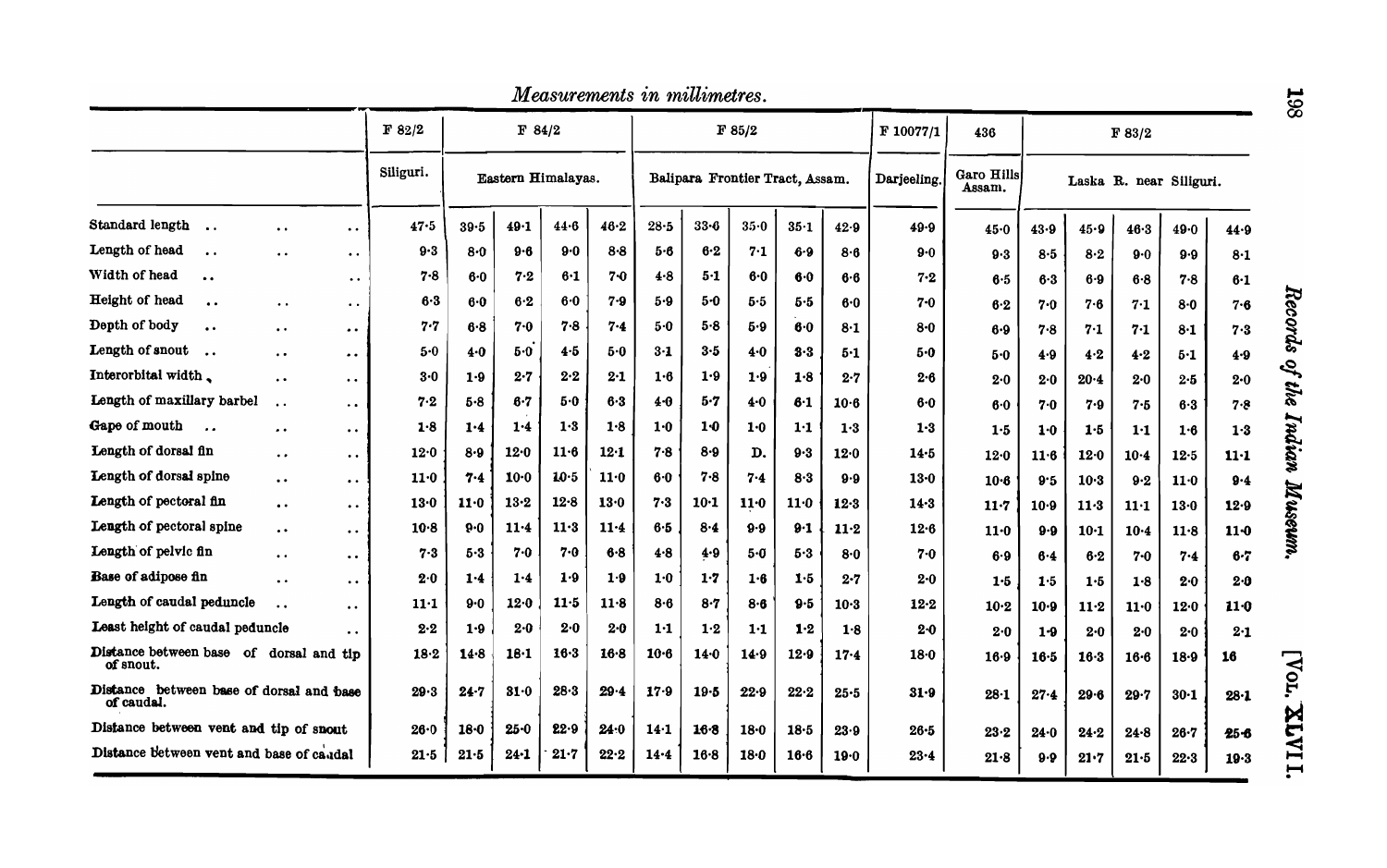Ecology.--Referenoo has already been made to the general similarity in habits and habitats of *Conta conta to Amblyceps mangois* (Ham.)<sup>1</sup> and *Olyra longicaudata* McCIel1.<sup>2</sup>Whereas *Amblyceps* and *Olyra* live among pebbles and shingle at the bottom of small submountainous streams liable to be cut up into pools and puddles during the dry season and to floods during the rainy season, *Conta*, by virtue of an adhesive apparatus on the thoracic and abdominal regions, probably adheres to rocks in waters flowing through houlders. In such crevices, its strongly pectinated dorsal and pectoral spines probably serve as organs of attachment. They can indeed be very useful in crawling about among stones and boulders which are generally very'slippery. The denticulations on the spines are so arranged as to contend both forward and backward thrusts, which are the usual features of turbulent waters.

### GENUS **Hara** (Blyth).

- *1860. Hara,* Blyth, J. *Asiat. Soc. Bengal* XXIX, p. 151.
- *1864. Hara,* Gunther, *Oat. Fish. Brit. Mus.* V, p. 189.
- *1870. Hara* (in part), Day, J. *Asiat. Soc. Bengal* XXXIX, p. 37.
- *1872. Erethistes* (in part), Day, *Proc. Asiat. Soc. Bengal,* p. 122.
- *1877. Erethistes* (in part), Day, *Fish. India,* p. 452.
- *1883. Erethistes,* Gunther, *Ann. Mag. Nat. Bist.* (5), XI, p. 139.
- *1889. Erethistes* (in part), Day, *Faun. Brit. India,* Fish. I, p. 209.
- 

1911. *Erethistes*, Regan, *Ann. Mag. Nat. Hist.* (8), VIII, p. 564.<br>In 1860, Blyth characterised the genus *Hara* as follows :-

- " With broad maxillary cirri, soft throughout, and annulated with two colours: the pectoral spines short, flat, and pectinated on both edges; the dorsal spine less stout, serrated on both edges or behind only: mouth small, terminal, but opening below: head flattish, with small eyes placed high: a band of card-like palatal teeth. Colouring dark and minutely mottled "
- "Type. *H. buchanani,* nobis; *Pimelodus hara,* H. B. "

The above description appears to have been based on the original description and figure of *Pimelodus hara* Hamilton3, to which Blyth had access in the library of the Asiatic Society of Bengal. Though Hamilton stated that the pectoral spine is "indented behind", Blyth corrected it from the figure and stated "pectinated on both edges" In characterising the dorsal spine as "serrated on both edges or behind only", evidently Blyth had both *P. hara* and *P. conta* under consideration. It is not clear how Blyth came to note " a band of card-like palatal teeth", for in *P. hara*, Hamilton noted "The only *teeth* consist in a roughness on each jaw", while in *P. conta* the jaws are stated to have "no perceptible teeth" Evidently he took this character from the specimens of *Hara filamentosa*. His diagnosis of the genus *Hara* is, therefore, of a composite nature. The fixing of the characters of this genus should be restricted entirely to the diagnostic features of *Pime .. lodus hara.* 

In 1929, I remarked on the controversy regarding Buchanan's (afterwards Hamilton) Zoological Collections and the importance of his fish drawings and concluded that" *In the absence of any authentic preserved material these drawings are of special interest, for they are the only indications we possess of the different species described by Buchanan".* I

<sup>1</sup>Hora, S. L., *Bee. Ind. Mus.* XXXV, pp. 607-621 (1933).

<sup>11</sup> Hora, S. L., *Ree. Ind. Mus.* XXXVIII, pp. 202-207 (1936).

<sup>&</sup>lt;sup>2</sup> Hamilton, F., *Gangetic Fishes*, p. 190 (Edinburgh: 1822).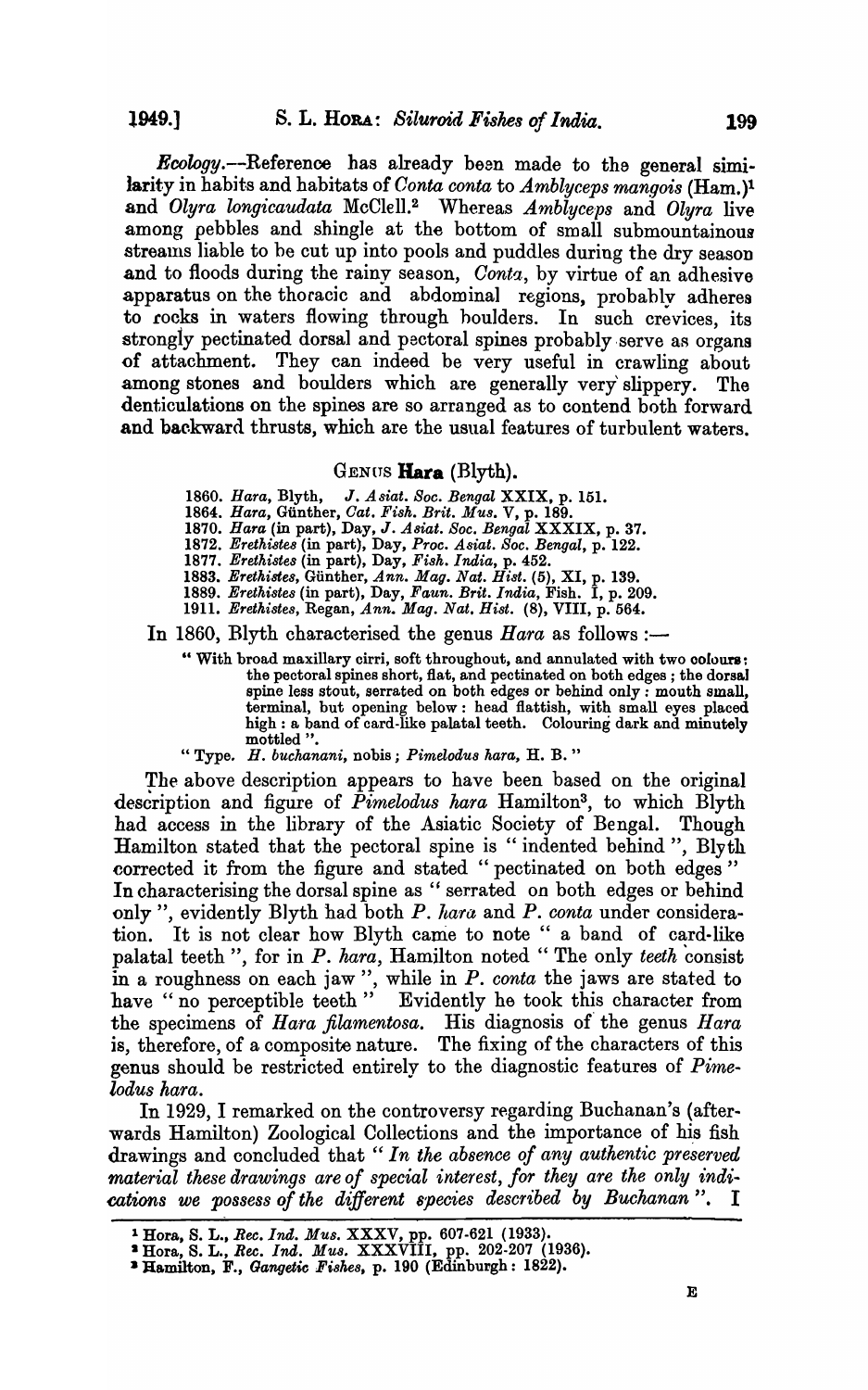wish, therefore, to invite attention to the fact that in the original drawing of *Pimelodus hara*, the indendations along the outer margin of the



TEXT-FIG. 5.-Copy of Hamilton's drawing of *Pimelodus hara* showing the nature of the dorsal and pectoral spines.

pectoral spines are not arranged as pairs of divergent denticles, characteristic of the genus *Erethistes*, but all are pointed in one direction (backwards). Day had caused considerable confusion in mixing up the two types of very characteristic forms readily distinguishable on this character. As both types may sometimes occur together in the same locality and are similar in appearance and colouration, it is all the more necessary to pay particular attention to the nature of the pectoral spine in the two cases.

The genus *Hara* is closely allied to the genus *Erethistes* from which it is principally distinguished by the nature of the pectoral spine as· discussed above.

*Genotype.—Pimelodus hara.* Hamilton *(Loc.*—Kosi River). *Distribution.-Burma,* Assam, Bengal, Bihar, U. P. and' Orissa.

### Hara hara (Hamilton).

### (Plate II, figs. 1-3).

*1822. PimeZoaus hara,* Hamilton, *Gangetic Fishes,* p. 190 (Kosi River).

- 1860. *Hara buchanani, Blyth, J. Asiat. Soc. Bengal* XXIX, p. 151.
- 1860. Hara filamentosa, Blyth, *ibid.*, p. 151 (Tenasserim).
- 1864. Hara buchanani, Günther, *Cat. Fish Brit. Mus.* V, p. 189.
- *1869. Hara buchanani,* Day, *Proc. Zool. Soc. London,* p. 369 (Orissa).
- *1877. Erethi8te8 kara,* Day (in part), *Fi8h. India,* p. 452, pl. eli, fig. 1.
- 1877. *Erethistes conta, Day (nec Hamilton), Fish India, p. 453, pl. cii, fig. 4.*<br>1889. *Erethistes hara, Day (in part), Faun. Brit. Ind. Fish. I, p. 204, fig. 74.*
- *1889. Erethistes wnta,* Day *(nec* Hamilton), *ibid.,* p. 205.
- *1889. Erethistes conta,* Vinciguerra *(nec* Hamilton), *Ann. Mus. Giv. BtO'f. Nat .. Genova* (2), IX, p. 122.
- *1929. Erethistes conta,* Prashad & Mukherji *(nee* Hamilton), *Ree. Ind.* Aiw.. XXXI, p. 186.
- *1929. Pimelodu8 kara,* Hora, *Mem. Ind. Mua.* pl. xxi, fig. 5 (Hamilton's M8 drawing reproduced).

I have referred above *(tvide* supra, p. 195) to ·the salient features of *Pimelodus ccmta* and concluded that Day's *Eretkistes conta* cannot,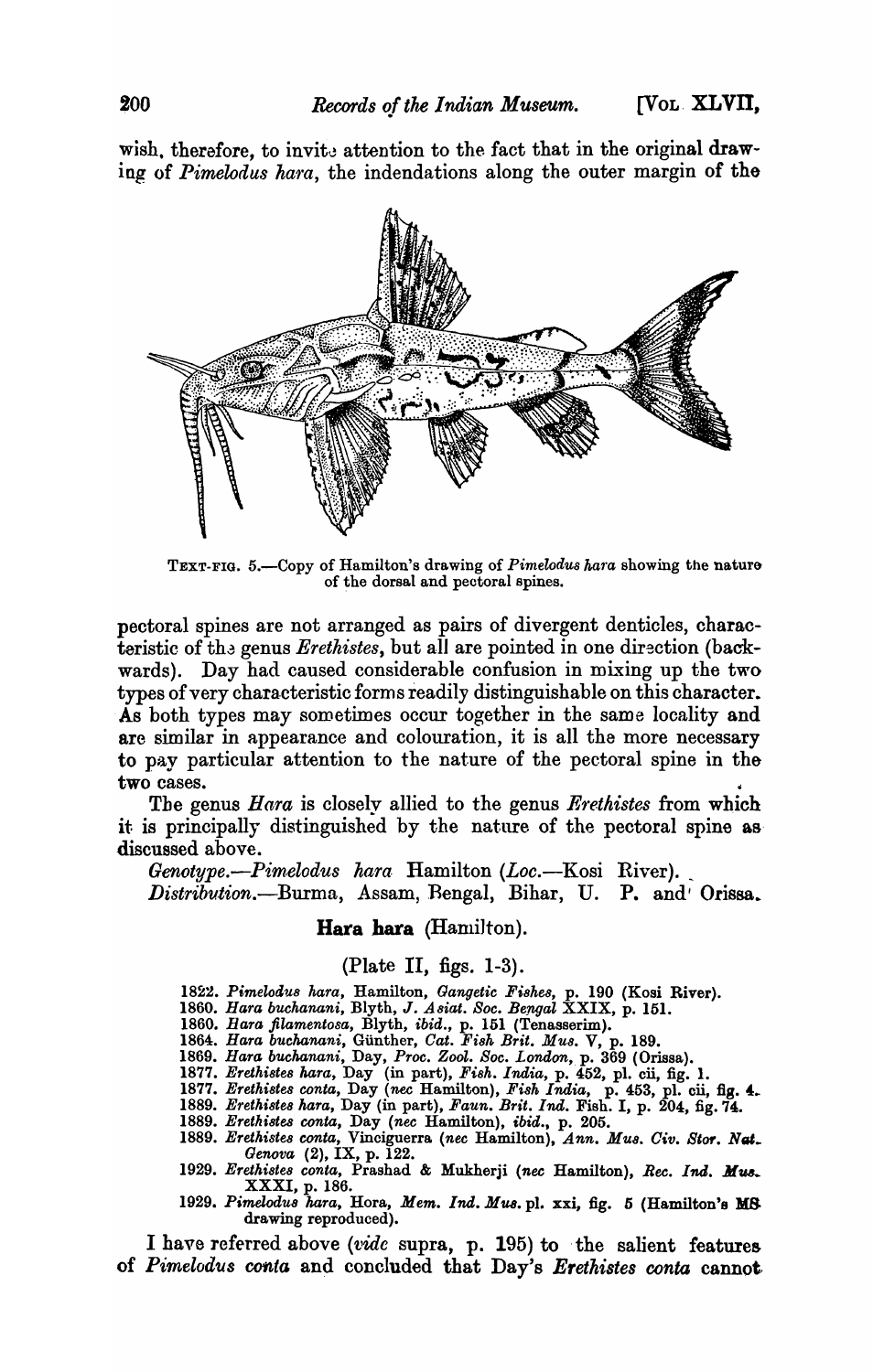represent Hamilton's *P. canta,* Under *E. pussilus,* I have shown that Day's  $E$ . hara must in part be assigned to that species. The above synonymy of E. *kara* shows that Day's classification of the species of this genus was responsible for wrong identifications in the case of later workers.

In describing Hara filamentosa, Blyth himself pointed out its great likeness to *H. buchanani* but attached specific importance to the filamentous prolongation of the upper lobe of the caudal fin. It is significant that in several species common to India and Burma, the caudal fin is more markedly bifurcate and the colouration is more gaudy as we go from west to east. In the case of *Amblyceps mangois* (Ham.)!, it was shown that the form of the caudal fin is very variable. In the case of Siamese specimens of *A. marigois,* the upper lobe of the caudal fin is produced into long filamentous processes exactly similar to the condition described by Blyth in his *Hara filamentosa*. Günther rightly attached no importance to this character but Day in distinguishing his *"E. hara* and *E. conta* did take it into consideration.

Of the lot of 6 specimens of *H ara jilamentosa* now in the collection of the Indian Museum, one is referable to *Erethistes pussilus.* In these old specimens., the caudal fin is damaged and the colouration has completely faded away so the characteristic features noted by Blyth cannot be made out now. It appears from measurements that Day's figures of *E. conta* in his *Fishes of India* (pI. cii, figs. 4, *4a, 4b* and *4c}*  were made from one of these specimens.

The specimens from Meetan, Tenasserim and Bassein have a smooth ventral surface. "The bases of the fins in the Meetan specimens are dark, whereas in the Bassein specimens the pectoral spine is proportionately long. In the examples from Terai and Duars in northern Bengal, the ventral surface is greatly flattened though the body is considerably elevated. It would thus appear that in the material before me, there. are probably several races and subspecies, but both in quantity and quality the material is not sufficient for such intraspecific studies.

| Registered No.  | Locality.          | Donor.             | No. of specimens. |
|-----------------|--------------------|--------------------|-------------------|
| Cat. 583        | Orissa.            | F. Day.            |                   |
|                 | Kudal Darh, Patna  | B. S. Chauhan      | 3                 |
|                 | State, Orissa.     |                    |                   |
| F7046/1         | Lucknow, U.P.      | M. M. Khan         |                   |
| F11390/1        | Terai & Duars, N.  | G. E. Shaw & E. O. | $\bf{2}$          |
|                 | Bengal.            | Shebbeare.         |                   |
| 1454            | Sadiya, Assam.     | F. Day.            |                   |
|                 |                    |                    |                   |
| 1453            | Bassien, Burma.    | F. Day.            |                   |
| Cat 585         | Tenasserim, Burma. | Major Berdmore.    | 5                 |
|                 |                    |                    |                   |
| Cat. 582        | Mandalay, Burma.   | F. Day.            |                   |
|                 |                    |                    |                   |
| F11049/1        | Meetan, Burma.     | Genova Museum.     | 2                 |
| <b>F10878/1</b> | Indawgyi<br>Lake.  | B. N. Chopra.      |                   |
|                 | Burma.             |                    |                   |

The species is represented in the collection of the Indian Museum from the following localities: $-$ 

1 Hom, S. L., *Bee. Ind. MU8.* XXXV, p. 618, fig. 5 & p. 620, fig. 6 (1933).